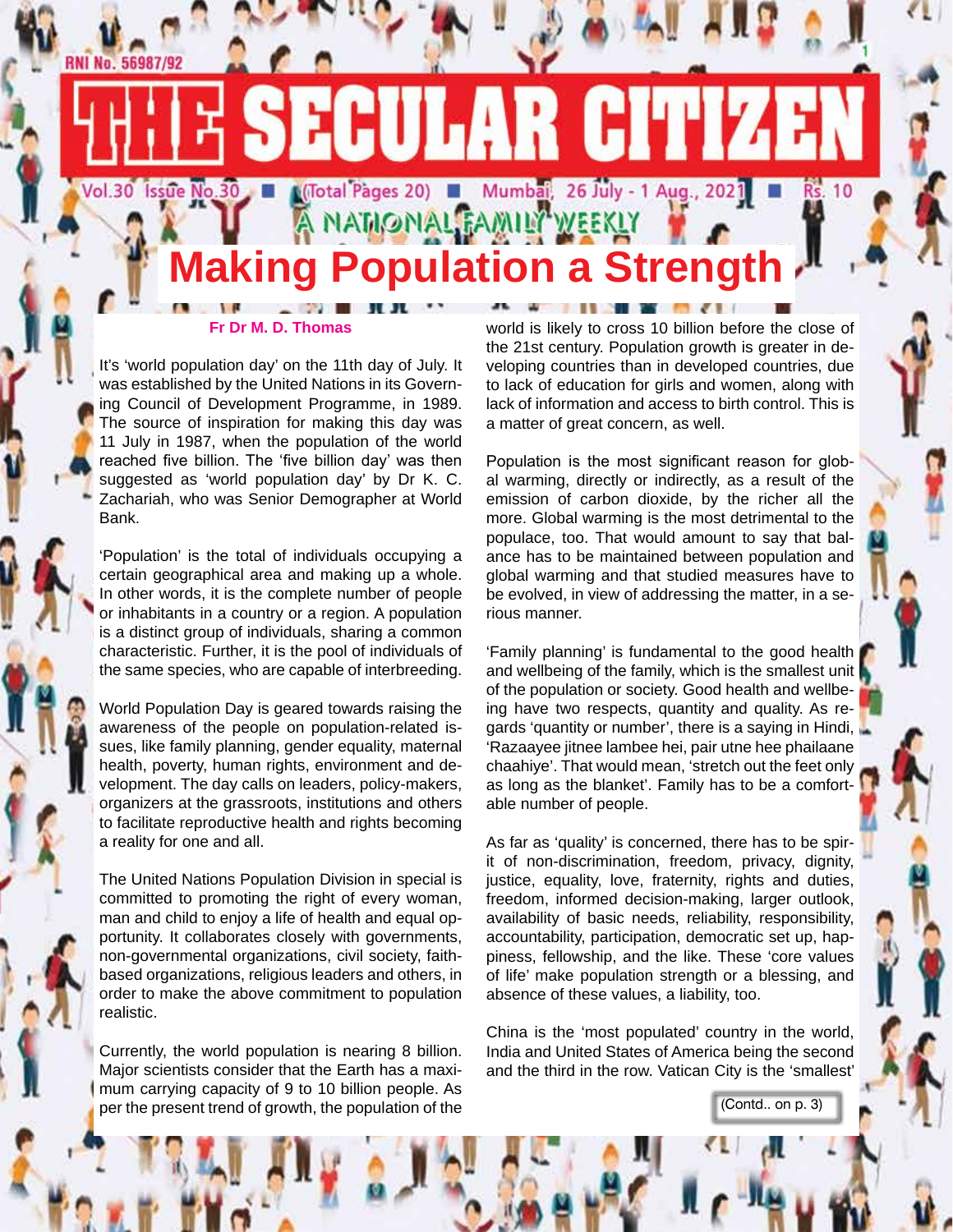#### **Political Appeasement?**

I am tempted to start with the observation by a political analyst commenting on the Modi's reshuffle who said "There was a fault with the engine and you change the bogies". This perhaps sums up the general feeling that though much has been done, not enough has been done. Modi opted for quantity rather than quality. On the healthcare front less said the better. While everybody stood by the government on account of the suddenness and ferocity of the first Covid outbreak, they were shocked when the second wave gripped the nation and the failure of the government to see it coming; elections being the focus. The Health Minister was shown the door for his all round failure on the pandemic, health infrastructure, oxygen and above the shortage of vaccine in the face of grave national calamity.

What about the others? Even before the pandemic, the economy was in shambles and things became worse with 24% negative growth following the abrupt lockdown. The Finance Minister dished out a lot of funds but the people were not seen to benefit. Thousands of migrant workers went through harrowing times with no cash. The top court had to press for fast-tracking the one nation one ration scheme. With the third and fourth waves not being ruled out, there is likelihood of migrant workers moving in both directions. With the economy not picking up, the performance of the Finance Ministry has been below par. On the defence front the country is engaged in a long drawn face-ff with the pertinacious attitude of the Chinese and we have not been able to see the back of the intruders not forgetting the avoidable martyrdom of the brave soldiers. Whose failure is it? Should the Raksha Mantri not be accountable? Is this not under performance? The HR Minister was eased out [ostensibly on health grounds] while the Law and IT minister was shown the door with Environment Minister for company along with a few small time Ministers whose ouster hardly really matters.

If the PM had to shift or ease out the Finance and the Defence Ministers it would have been a tacit admittance of the government failure on all fronts. That would have sent a wrong signal to the issueless opposition and that would have helped them come together to take on the government in the Parlia-

### **VIEWS on NEWS**

ment. The opposition is going to make as much of a noise as possible but the shrewd trinity of the PM, HM and the BJP Chief have tried to shift the focus on the size and diversity of the reshuffle. What was expected to be a lackluster exercise to accommodate some disgruntled and poached politicians to the saffron brigade, actually turned out to be a mega exercise to keep the allies in good humour. With half his second term over without much to showcase, the PM had to resort to some drastic measures to improve the image of the government which has fallen in public perception over the handling of the second surge. The clueless government looked totally at sea not knowing how to handle the situation which had gripped the nation.

One message is very clear. The Prime Minister does not want any minister to hog the limelight. That possibly cost Ravi Shankar Prasad his job. By trying to be too vociferous to tame the social media giants, he went a little overboard with a tone that could possibly offend a friendly country. What this new team can deliver, only time will tell. It would have been nice if Narendra Modi had to call a press conference [even virtually] which he has deftly evaded for seven long years to explain his roadmap for the next two years. Media persons would have asked searching questions on elections, rath yatras, shortages etc. PM would have struggled to take those piercing questions. Even Manmohan Singh confidently addressed the press during his days but Modi shies away. When Joe Biden the American President delayed meeting the media by seven weeks there was hue and cry but here we have a PM who does not bother to take questions for seven long years. That is called arrogance.

\*\*\*\*\*

#### **Hum Do total Four**

During the infamous emergency, Sanjay Gandhi the most powerful politician after Indira Gandhi, virtually terrorized the poor of this country by his aggressive stance on population control. Since those were emergency days, there was quiet resentment. Yogi the maverick Chief Minister of the most populous State in the country is perhaps 'inspired' by Sanjay Gandhi with his highly



questionable proposal to indirectly bring population control through invisible coercive measures. Yogi's target is undoubtedly the minority community, Bhagwat's DNA theory is an election stunt. BJP, Yogis included, has been relentlessly trying to widen the divide between the two communities for political gains and they succeeded from 2014. Now Yogi has 2022 in mind. He has gone overboard by depriving those with more than two children of government jobs, denying promotions and restricting rations to those with four etc. This is the most inhuman thing to do at a time when people are facing trying times.

 electorate in 1977. Yogiji please note! The BJP has been targeting this particular community with some clever moves like Love Jehad, CAA, Beef ban etc which on the face of it appear to be social measures in national interest. What about those already having more than two kids before the announcement? Will their rations also be stopped? Will the exiting staff with more than two kids be sacked? The CM is hell bent on polarizing before the elections which can be disastrous. Take the case of Kanwar Yatra. Despite Uttarakhand banning it, Yogi had given a nod to go ahead to send a message to the majority community that he is all for them and is, in his own way, alienating the minority community. Sensing apex court's action he now says the Kanwar groups have headed to his appeal. Why not say he is cancelling the yatra keeping the SC's reservations in mind. Winning UP elections is very important for the BJP and therefore more such pro-majority proposals will be forthcoming in the next few months. His mishandling of the second wave and the floating dead bodies in the Holy Ganga, notwithstanding the PM's pat on his back, will haunt Yogi when people step out to vote. By the way with population control policy, Sanjay Gandhi [Congress] was rejected by the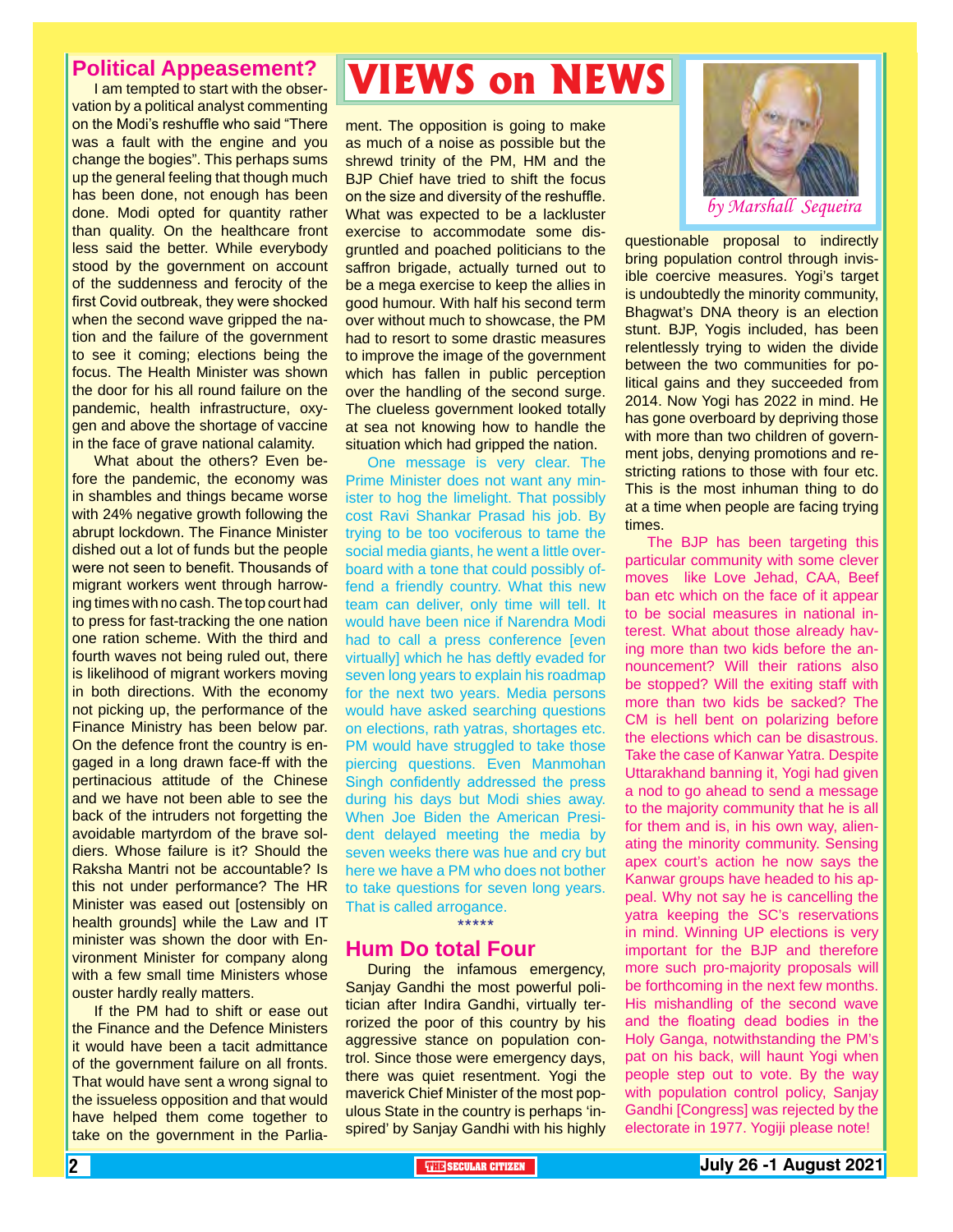| <b>THIR SECULAR CITIZEN</b>                                                                                                                                                                                                                                                                         | <b>Advertisement. Tariff</b><br>Over all size 21.5 cms x 27cms ● Print area 18 cms x 25.5 cms                                                                                                                                                                                                           |  |  |
|-----------------------------------------------------------------------------------------------------------------------------------------------------------------------------------------------------------------------------------------------------------------------------------------------------|---------------------------------------------------------------------------------------------------------------------------------------------------------------------------------------------------------------------------------------------------------------------------------------------------------|--|--|
| A NATIONAL FAMILY WEEKLY<br>Vol.30 Issue No.30 July 26-1 August, 2021 Rs.10/-                                                                                                                                                                                                                       | Full pg. back Colour (19 cms x 24 cms)<br>18,000<br>Rs.<br>Center spread colour(39 cms x 23.5 cms<br>18,000<br>Rs.<br>Full pg. inside Cover colour(18 cms x 24 cms)<br>12,000<br>Rs.                                                                                                                    |  |  |
| 99, Perin Nariman Street, Fort, Mumbai - 400 001.<br>Mobile: +91 9820485389 / 9820473103<br>E-mail: secular@sezariworld.com / seculardivo@gmail.com<br>Website: www.sezariworld.com<br><b>Editor: LAWRENCE COELHO</b>                                                                               | Full pg. inner colour (18 cms x 24 cms)<br>10,000<br>Rs.<br>Half pg. Colour (18 cms x 12 cms)<br>6,000<br>Rs.<br>7,000<br>Full page B/W (18 cms x 24 cms)<br>Rs.<br>Half page B/W (18 cms x 12 cms)<br>5,000<br>Rs.                                                                                     |  |  |
| <b>Subscriptions Rate:</b><br><b>E-paper Edition</b><br>One year (anywhere in India) Rs. 500<br>sent anywhere in the<br>Two years (anywhere in India) Rs.1000<br>world (by email)<br>Five years (anywhere in India) Rs. 2000<br>One year<br>Rs. 600 or US \$15<br>One year (outside India) Rs. 3500 | <b>Small Size Ads B/W</b><br>12 x 12cms Rs. 2400 • 6 x 24cms Rs. 2400<br>18 x 6cms Rs. 1800 • 6 x 12cms Rs. 1200<br>6 x 6cms Rs. 700<br><b>Matrimonial Classifieds:</b><br>• Rs. 500 per insertion (for 35 words) (includes box no.)<br>• Rs. 3000 for 12 insertions. (1 year The Secular Citizen FREE) |  |  |
| Digital copy of <b>THE SECULAR CITIZEN</b> now available through WhatsApp / Email for subscribers                                                                                                                                                                                                   |                                                                                                                                                                                                                                                                                                         |  |  |

**worldover.** Send in your request to : **+91 - 9820485389 or secular@sezariworld.com**

Our bank account details for Fund Transfer : Account Name: The Secular Citizen, Current Account No. 03552000006744, Bank: HDFC Bank, Branch : CST - Mumbai VT, ISFC code: HDFC0000355

(Contd.. from p. 1)

country in the world. Singapore, China, Hong Kong and South Korea are known to be the 'smartest' countries of the world. The 'nicest' countries with people friendly, welcoming and helping towards travelers are Bosnia & Herzegovina, Portugal, Senegal, Austria, Macedonia, Morocco, New Zealand and Iceland. The 'happiest' three countries of the world are

Finland, Denmark and Switzerland. These indicators validly highlight what really a populace has to be.

The rising population causes several issues, like gender equality, poverty, maternal health and human rights, along with environ-

mental strain and human stress. Policies and practices of unsustainable growth of the population and development cause climate change, deforestation, declining groundwater, etc. The 'greed of the creamy layer' terribly tells upon the need of the larger public and that obviously upsets the balance of the population.

The United Nations Population Fund invites the attention of the world to the 'needs and vulnerabilities of women and girls' and to undertake 'sustained efforts to safeguard their health and human rights', especially during the pandemic times. The increasing cases of violence on women, gender discrimination, genital mutilation of the female, forced marriage, rising household tensions, economic pressures and movement restrictions are matters of grave concern.

> India holds the second biggest share of the population of the world. Is it strength or liability? Is the population in India just a cosmetic number for researchers to keep recording and for politicians to play with? In special, what about those human beings who are below poverty line

and are deprived of food, shelter, clothing, health, education and human dignity, well, millions and millions in number? Do they also figure out anywhere when world population day is observed? These are certain razor sharp questions to be answered today and ahead, decisively so.

World Population Day 2021 is here for the stakeholders and citizens in India and across the nations to com-

mit themselves anew to do all that is possible to 'empower people, control population, plan the family, safeguard the rights of weaker sections, especially women and girls. May this day add to the 'good sense' of the humans to collectively progress towards good health and wellbeing and to celebrate life, in line with the design of the owner and author of life!

*The author is Director, Institute of Harmony and Peace Studies, New Delhi, and has been committed to interfaith relations, national integration and social harmony, for the past over 40 years. He contributes to the above cause through lectures, articles, video messages, conferences, social interactions, views at TV channels, and the like.* 

*He could be viewed, listened to and contacted at the following portals – websites 'www.mdthomas.in' (p), 'https:// mdthomas.academia.edu', 'https:// drmdthomas.blogspot.com' and 'www. ihpsindia.org' (o); social media 'https:// www.youtube.com/InstituteofHarmonyandPeaceStudies', 'https://twitter. com/mdthomas53', 'https://www.facebook.com/mdthomas53'; email 'mdthomas53@gmail.com' and telephone 9810535378.*



---------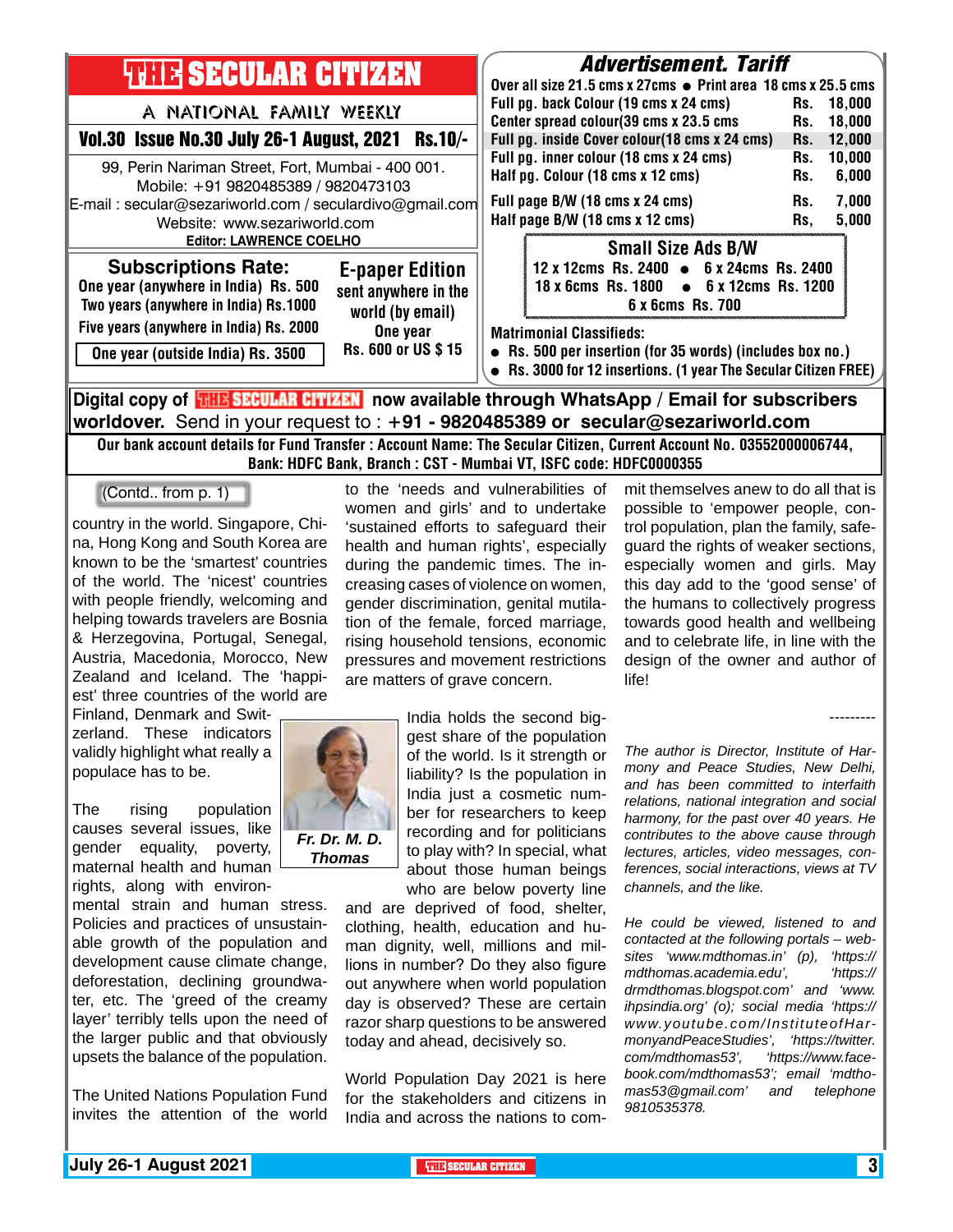## **PRIESTLY SUICIDE – Bringing God's Work to Completion?\***

*"Have you seen this tamasha, Father?"* asked Babush, the Sacristan who often doubled up as 'Table-boy'. *"What* tamasha, Babush?" "That holy suicide! A 31-year old priest, Pradeep Soreng, was found hanging dead in his bathroom yesterday" [Saint Vincent Minor Seminary, Gopalpur-onthe-Sea, some 175 km southwest of Bhubaneswar, state capital of Odisha – *Matters India, 5 July 2021]*.

"Sad!" said Father Joseph Gnanaprakash, the Parish Priest [PP]. "Indeed!" retorted Babush. "Every now and then we come across some priest

or nun committing suicide! At this rate suicide will become like common *sardi-khasi* in the Church!" "Well, what to do?" "I'll tell you what to do, Father!" blurted Babush agitatedly as he served Father his breakfast. "What....?" "You know, when we were growing up, we never heard of priests and nuns com-

mitting suicide. On the contrary, we would look up to them with reverence. The sudden suicide trend has a trail of a 100 reasons—tension, workload, loneliness and what not! Even love affairs, mind you! What are we coming to?" Babush, now in his late 70s, had virtually earned his right to chat in this manner with his PP, having been there since the inception of the parish some five decades ago, witnessing much change.

The PP, whose Assistant, young Father Joel Cruz had left for his annual vacation the previous night and the other young Assistant, Father Tobias Jones was expected back from his vacation around noon that day, was alone at Breakfast. "Babush," he said, "I understand your anguish. Do feel free to express yourself very frankly." "Father, you're a senior priest and understand people well. Besides, your name means 'light of knowledge'." "Hmmm… didn't think of that!" "The time has come for priests like you to

share the light of knowledge so as to stop this madness that has crept into priestly and religious life. I strongly suggest that you talk to the Bishop about getting something like say – what you call 'counselling', included in the curriculum of the seminary." "Go on."

"Those under formation must be enabled to understand that they are entering the priestly/religious life for two specific purposes: *for the sake of their own salvation and for the salvation of souls.* They must be trained thoroughly to handle situations in the

> priestly or religious life as mature adults. After all, when we lay people have problems we turn to our priests and religious for support. If priests and nuns indulge in murder, be it their own or others', how can we approach them for advice? Besides, what about that statement of Saint Paul which the Bishop utters

to the *ordinandi* before the laying on of hands: *May God who has begun a good work in you bring it to completion* [cf Phil 1:6]? Is suicide part of the *completion* process, Father?" "I'm afraid not, Babush."

"Any youth under formation, unable to handle what they foresee and who thus feel like quitting would be best allowed—even encouraged—to leave at that stage rather than after making their final commitment. Do they realize what scandal they create by quitting as full-fledged priests or religious?"

"Also, look at the kind of life our younger priests and religious live – what style! Latest branded garments and accessories! Roaring friendships with the opposite sex! I know of a priest who came from a family in which priestly vocations ran deep. Within six months of his first posting following an extravagant Ordination celebration on parish precincts, a fling with a young parishioner had him married before the oil of Chrism on his palms

had even dried! The padre's mother, a respectable lady, suffered a nervous breakdown!" "That's bad!"

"Why go far, Father – in this very parish, years ago, a newly-ordained priest did something similar! When I expressed surprise at the sudden development whilst chatting with him on his last day here, can you guess what he said, that shameless fellow?" "No – what..?" "He said, 'Arrey! Why are you so surprised! As a seminarian, I used to moonlight as a keyboardist in various hotels! Moreover, I always wanted to marry this girl who I was dating before I joined the Seminary, but I also wanted to try out the priesthood.' And the icing on the cake: he was appointed to "try out the priesthood" in the very church where his girlfriend was a parishioner! Can you beat that?! As if that wasn't enough, within five months of his exit from the priesthood and four months into his marriage, he came here for a funeral hand-in-hand with a wife who was 8-months pregnant!"

"Father," he continued after a moment's silence, still very agitated, "You'd better keep an eye on your two assistants—you'd need to observe them closely and talk to them, particularly that Father Cruz before he becomes a 'cross' to you and the Parish. Inspire them to sort things out so that they are clear about what they want in life as priests and eliminate from their lives what is not of the priesthood." "Tall order, Babush! But, you have a point! Yes, I must henceforth take my own responsibilities towards our young priests more seriously before it is too late. Thank you for opening my eyes to the urgency. And yes, please don't forget to pray for me and for my two young Assistants!" "Count on me, Father!"

*\*All names other than that of the suicidee have been changed for reasons of privacy.*

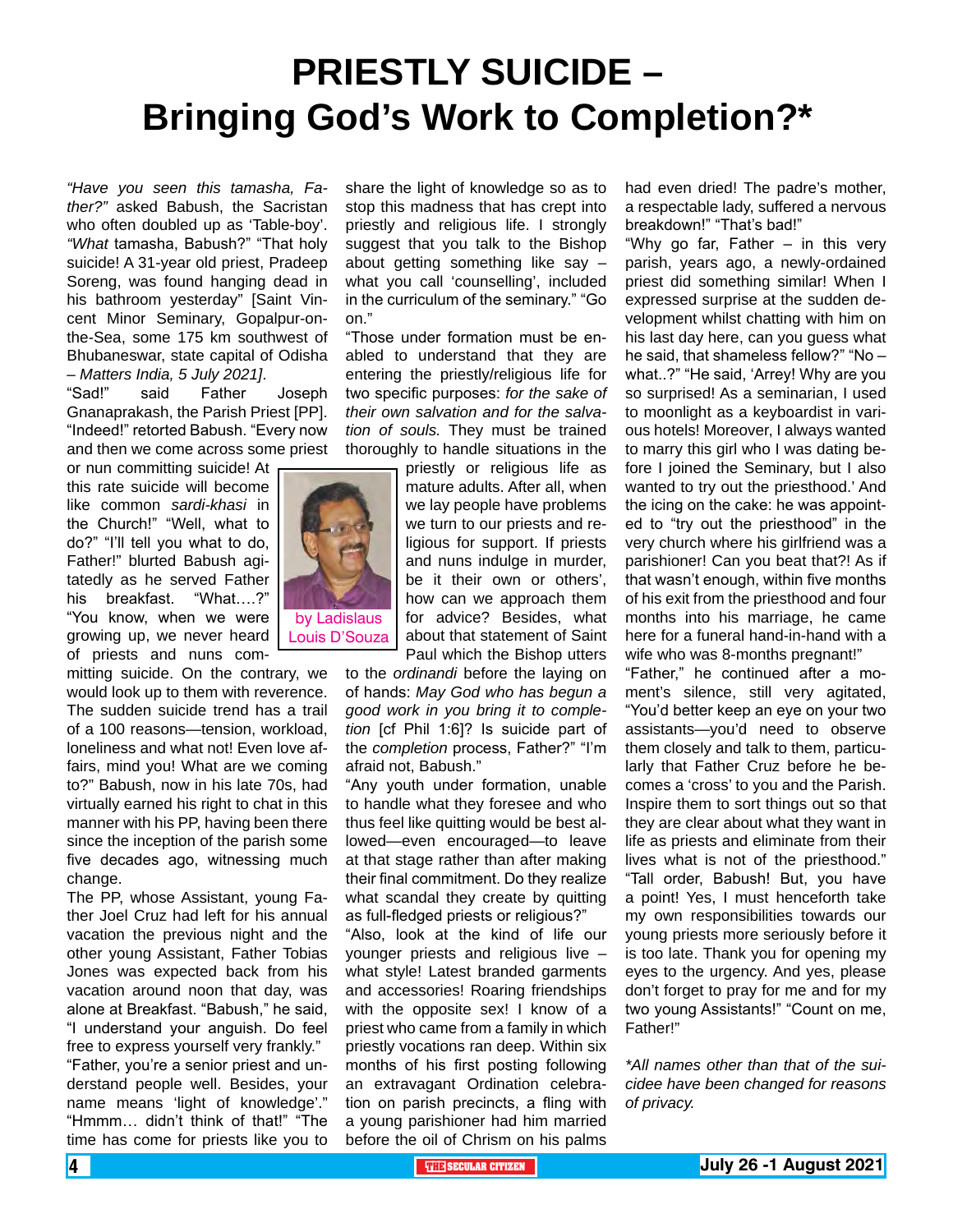

### **National Cousins' Day**

Every year, National Cousins' Day is celebrated on July 24.

 For people who do not know what the term cousin means, this word is referred to as someone who is a part of your wider extended family.

 National Cousins' Day is a day to thank our cousins for all that they do for us.

> *—Jubel D'Cruz, Dombivili, Mumbai*

### **New restrictions on old Latin mass**

 Priests celebrating the old Latin mass will now require the permission of the local bishop to celebrate in the old way after the recent crackdown by Pope Francis, who has placed new restrictions on where and when the old Latin mass can be celebrated. This is seen as a blow to the traditionalists in the church who insist on celebrating the old Latin mass and rejecting the New Order mass (Novus Ordo) as a corruption and distortion of church traditions. The move by Pope Francis to reverse the earlier concessions given by his predecessors Pope St. John Paul II and Pope Benedict XVI to celebrate the Latin mass, was found necessary to stop the division in the church and the creation of a parallel liturgy by the traditionalists. It may be recalled that the Old Latin mass was promulgated by Pope St. Pius V in 1570 at the Council of Trent and celebrated for almost 400 years in the Roman rite of the Catholic church. It was replaced by the New Order mass following changes in the liturgy, by Vatican II in 1969. Traditionalists in the church have since refused to accept the liturgical changes and continue even to this day celebrating the old Tridentine Latin mass as a right and privilege accorded to all priests under the 'Quo Primum' of Pope St Pius V in 1570.

> *— A. F. Nazareth, Alto Porvorim, Goa*

### **Wearing two masks will be more suffocating**

As the second wave of Coronavirus pandemic rips through the country, healthcare experts are encouraging citizens to wear two face masks --- one above the other, a practice popularly called "double masking".

 Wearing one mask as it is, is suffocating, even if worn for 30 minutes. Wearing two masks, one above the other will be more suffocating.

> *—Jubel D'Cruz, Dombivili, Mumbai*

**Groposa** 

**Wide Choice of Christian Brides and Grooms available**

*Contact:*

**Royal Christian Family 99, Perin Nariman Street, 1st Floor, Nr. GPO, Fort, Mumbai 400001. Tel.: +91-9820485389 / 9820473103** Email: **royalchristianfamily@gmail.com** Website: **www.royalchristianfamily.com**

# **For all your Printing needs under one roof**

**Books, Folders, Magazines, Office stationary, Leaflets, Handouts, Reports, Cards, Presentations, Religious readings, Designing, Ad designs, Packaging boxes, Cartoons, Exhibition displays, Product Marketing promotional innovations.**

> *Contact:* **The Secular Citizen Tel.: 9820485389**

**July 26-1 August 2021 The Contract of the SECULAR CITIZEN THE** SECULAR CITIZEN **5**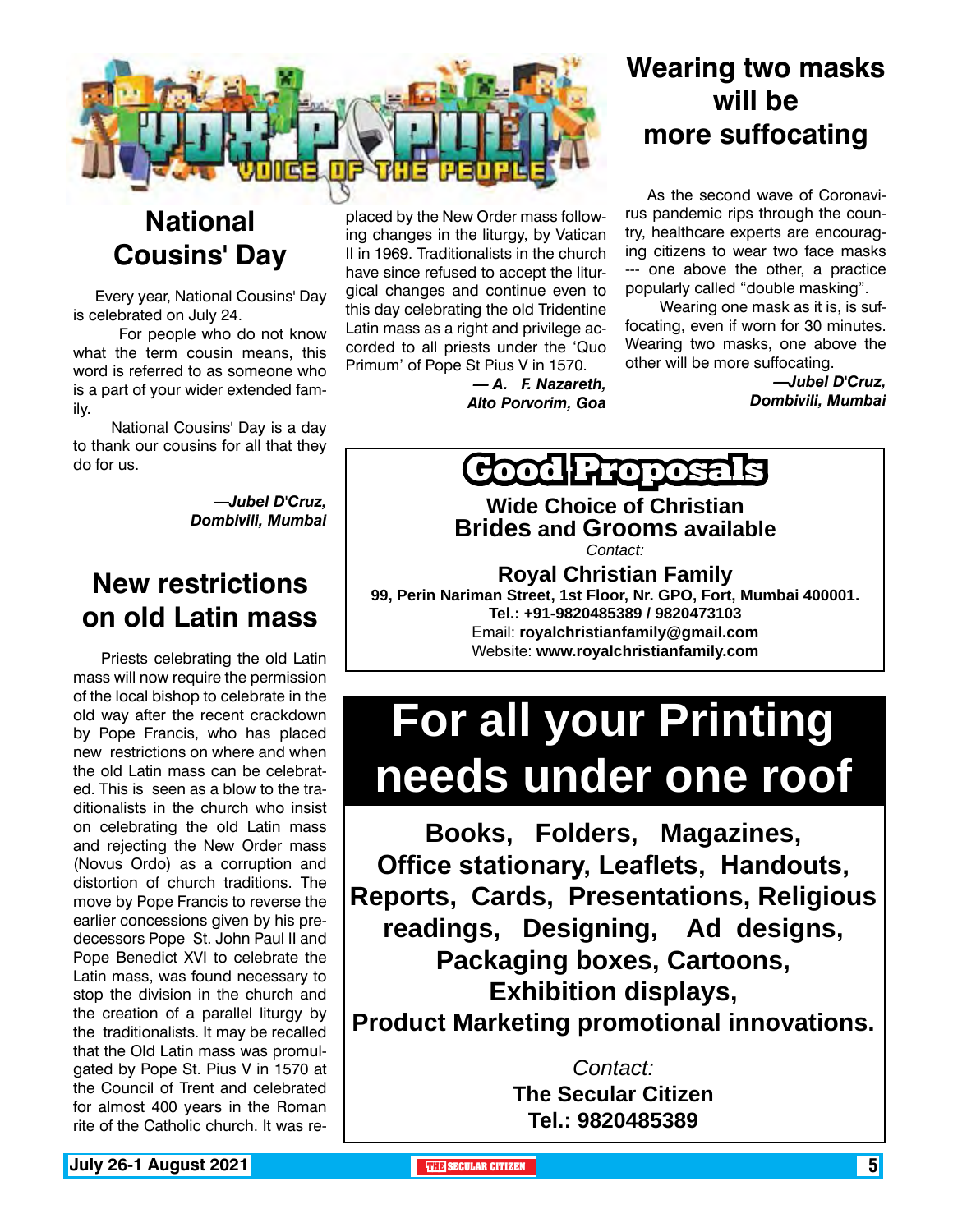## **Corona Care Proves Crucial The Pope Francis**

learly friends, life is bottled up. The genie has condensed to a thick layer of smoke and entered the bottle.The lid is screwed up. The genie has condensed to a thick laver of smoke and tightly and life is in a bind. Children no longer throng the lane. Temple bells ring no more. Vehicles are off the road. The survival instinct has reduced life, prompting us to wait to live another day. Missing the munch munch and the daily dose of newspapers in your coffee table.

How are you coping with the trauma? The relationship between nature and civilization remains as complicated as ever. While civilisation often draws from nature, Mother Nature is often hurt by the inroads of civilisation. That debate is better left for another day because of the urgency of the hour. Everyone is left to fend for oneself in

compliance with social distance norms and with means available.

I have reverted to watching some old Hindi movies on YouTube. Already done with Dharmendra's Baharen Phirbhi Aayengi, Baharon ki C.K. Subramaniam Manzil and Anupama which I

had missed in my youth. Dharmendra epitomised the quintessential of manhood in the cellular world. We were debating passionately taking sides either with Dharmendra or Rajesh Khanna during College days. Likewise, it was Shivaji or MGR down south those days.

My sense of intellect drifts me from the

#### **Promote your products and services. Find new clients**

*Advertise in*

#### *FULLE SECULAR CITIZEN*

*Contact:* **Tel.: +91 9820485389 / 9820473103** Email: secular@sezariworld.com

make believe world towards literature. I dust off my collection to reach a Sobha De, Khuswant Singh, Arundhati Roy or Paulo Coelho. Books anyway have so many pages and it may be unwise to tax your mind with serious stuff. I change track to catch a visual on mythology which I have missed. Vishnu Purana, Shiva Purana open up new vistas beyond the Mahabharata and the Ramayana. In this way, I toggle between Film, Books and Mythology. You suggest something more. I will take it if my passion suits me.

So friends, this lockout has generated fresh options for us. I would have missed them but for the bottled genie. Life is undefinable and coping is the only option we have. Who doesn't want to travel to a hill station in summer? Who doesn't want International

flights to be operational soon?

Learning and realization are most important. Look at the world and all the sufferings; being under house arrest is the least we can sacrifice. I have been confined to home since March 14. The lesson

that I learnt during the 11 days confinement is that life is really simple but we insist on making it complicated. Nothing is to be feared, it is only to be understood. The time has come to understand more, so that we may fear less. Life is a series of natural and spontaneous changes. Resisting them will only create sorrow. Let reality be reality. Allow things to flow naturally forward in whatever way they like. The chief danger in life is that we may take too many precautions.

We are all waiting for the D-Day with baited breath when the nation will announce- Khul Ja sim sim. Genie will be out of the bottle and Corona will take its place. Once bottled, it will be thrown in the deep sea never to be found again.

Life's a fight; a good fight of faith. Stay safe. stay healthy!!!

# **of India!**

Bishop Philipose Mar Chrysostom died in May 2021 at the age of 104. He was the longest serving Metropolitan Bishop of the Mar Thoma Syrian Church, an ancient Church founded by the Apostle Thomas! He was consecrated Bishop in 1953 and took the name 'Chrysostom' -Golden Tongued! In his 68 years as Bishop he participated prominently at the Second Vatican Council!

In 1957, Kerala made history when the Communists came to power! The 'Emergency' from 1975 to 1977 provided the first opportunity for this progressive Church and the Communist parties to work together to restore civil liberties! Chrysostom was deeply impressed by the Communist commitment towards social justice, which found his own source in his Christian faith! As he correctly stated: "Is the world for the Church, oir the Church for the world? Jesus went to the multitudes - the community!"

In the 1990s, Chrysostom worked closely with the local administration to ensure all children went to school, families were housed, and had enough food. So when the progressive Christians and the Communists worked in tandem to mitigate poverty, environmental degradation, and caste and gender discrimination, the results were spectacular!

 In 2018, Chrysostom was awarded the Padma Bhushan! In tribute to him, Pinarayi Vijayan, Chief Minister of Kerala noted, "Chrysostom believed Christians should primarily consider the pain and pathos of the people! He sought to combine the spiritual resources with the material needs of the people. In his passing, he left behind, both a model and an inspiration - This is the way of Christ and the way of Communists!" (cf. Matthew 25:31-40).

> *—Dr. Trevor Colaso, VA. USA.Vienna*

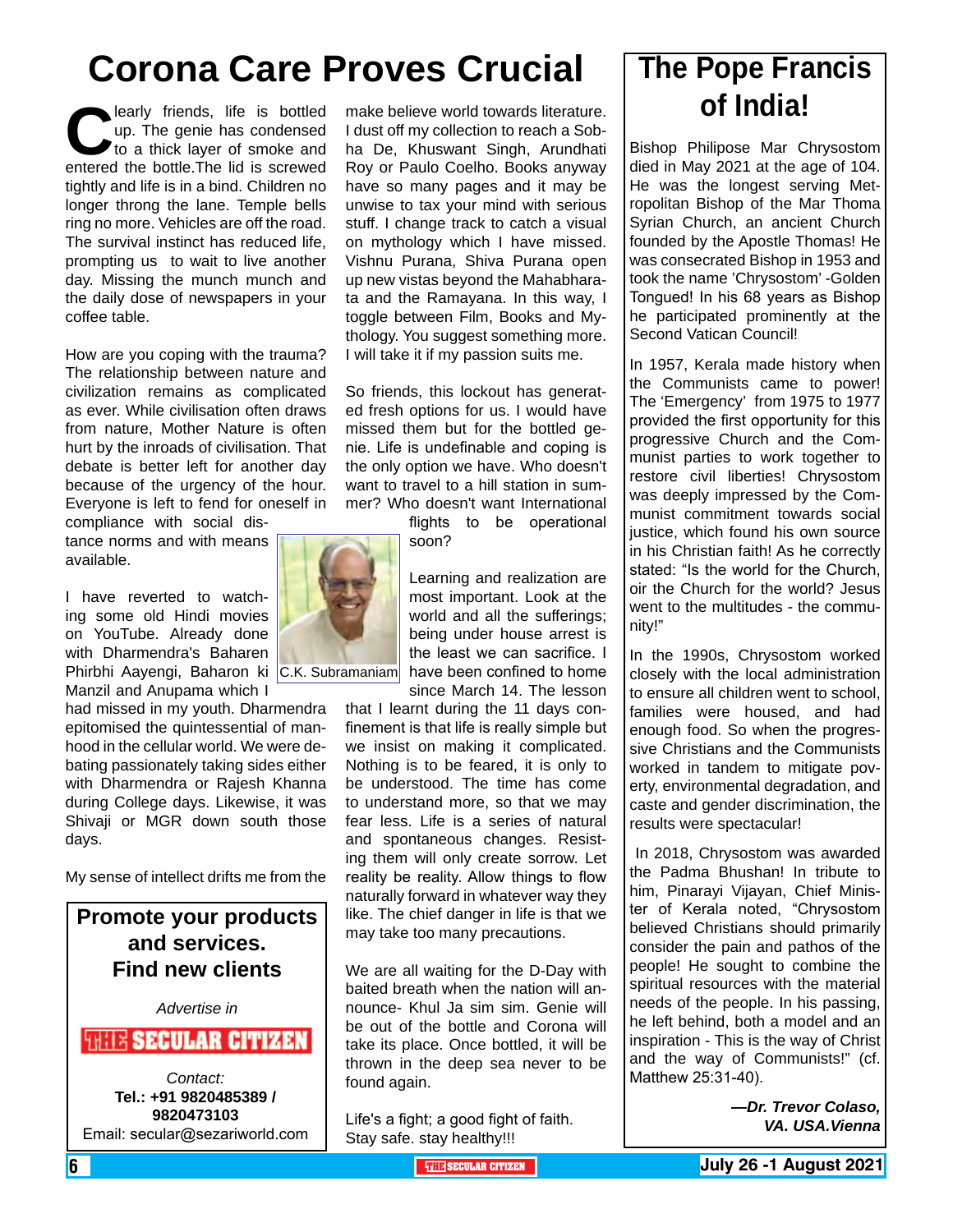### Ad. Rates for Thanksgiving

|                                             | <b>Colour</b>   | <b>B/W</b>     |
|---------------------------------------------|-----------------|----------------|
| <b>Favours granted minimum</b>              | <b>Rs. 800</b>  | <b>Rs. 500</b> |
| i.e. 15 words $+$ 1 block(1 photo of saint) |                 |                |
| each additional block                       | <b>Rs. 400</b>  | <b>Rs. 300</b> |
| <b>Holy Spirit Prayer</b>                   | <b>Rs. 1000</b> | <b>Rs. 700</b> |
| Other small prayers (upto 100 words)        | <b>Rs. 1000</b> | <b>Rs. 700</b> |

Contact: Tel.: +91 - 9820485389, 9820473103 THE SECULAR CITIZEN.

99, Perin Nariman Street, Fort, Mumbai - 400001

### **NOVENA PRAYER TO ST JUDE**

**O Holy St Jude, apostle and martyr, great in virtue and rich in miracles, near kinsman of Jesus Christ, faithful intercessor of all who invoke your special patronage in time of need, to you I have recourse from the depth of my heart and humbly beg to whom God has given such great power, come to my assistance. Help me in my pres-**



**ent urgent petition, in return I promise to make your name known and cause you to be invoked.**

*Three Our Father, three Hail Mary and three Glory be. St Jude pray for us and all who invoke your aid. Amen.* 

*(Publication must be promised.)*

*(This Novena has never been known to fail. This Novena must be said for 9 consecutive days.)*



Thanks to Divine Mercy, Our Lady of Vailankani, Our Lady of Perpetual Succor and St. Anthony *—Robert Vaz, Navi Mumbai*

## **Thanksgiving**

**May the Sacred Heart of Jesus be Praised Adored, Glorified and Loved today and everyday throughout the world, now and forever.Amen!!** *Ask St. Clare for three favours two impossible* 



*—Leena Soares, Andheri*

#### **Grooms**

MC310508 - Age 39, Edn. BE/B.Tech. MC350723 - Age 34, Edn. B.Sc., Chef MC021335 - Age 46, Edn. BE/B.Tech. MC401574 - Age 30, Edn. BHMS/BAMS MC491764 - Age 31, Edn. MBA PGDM MC052036 - Age 32, Edn. BE/B Tech. IT MC192449 - Age 48, Edn. CA, CPA, CGA MC182574 - Age 34, Edn. BHMS/BAMS MC282592 - Age 34, Edn. BE/B Tech. IT MC152634 - Age 35, Edn. B Com. Banker MC172944 - Age 33, Edn. MBA PGDM MC112951 - Age 30, Edn. M Sc., EM

#### **Brides**

FC222510 - Age 30, Edn. MBA PGDM FC341589 - Age 29, Edn. BE/B Tech.IT. MBA FC171624 - Age 29, Edn. BE/B Tech FC211590 - Age 30, Edn. MBA PGDM FC172191 - Age 28, Edn. B.A. B.ED FC112265 - Age 28, Edn. BA FC152266 - Age 28, Edn. MA., HR FC152344 - Age 27, Edn. B Com FC162750 - Age 26, Edn. MBA PGDM FC260690 - Age 32, Edn. M.Sc., FC310734 - Age 47, Edn. MBA PGDM FC330899 - Age 32, Edn. M Sc FC321665 - Age 31, Edn. BCA/BCS FC192735 - Age 34, Edn. B Com FC162752 - Age 37, Edn. MA FC122963 - Age 35, Edn. BSc., Nursing

All are well-placed and holding good positions in Canada.

Their further profile, photos and contacts are available at Royal Christian Family

Those willing to settle in Canada after marriage can contact : **Royal Christian Family, Tel.: +91 - 9820485389 / 9820473103**

**July 26-1 August 2021 The Security of the Secular citizen Theodores Inc. (2001)**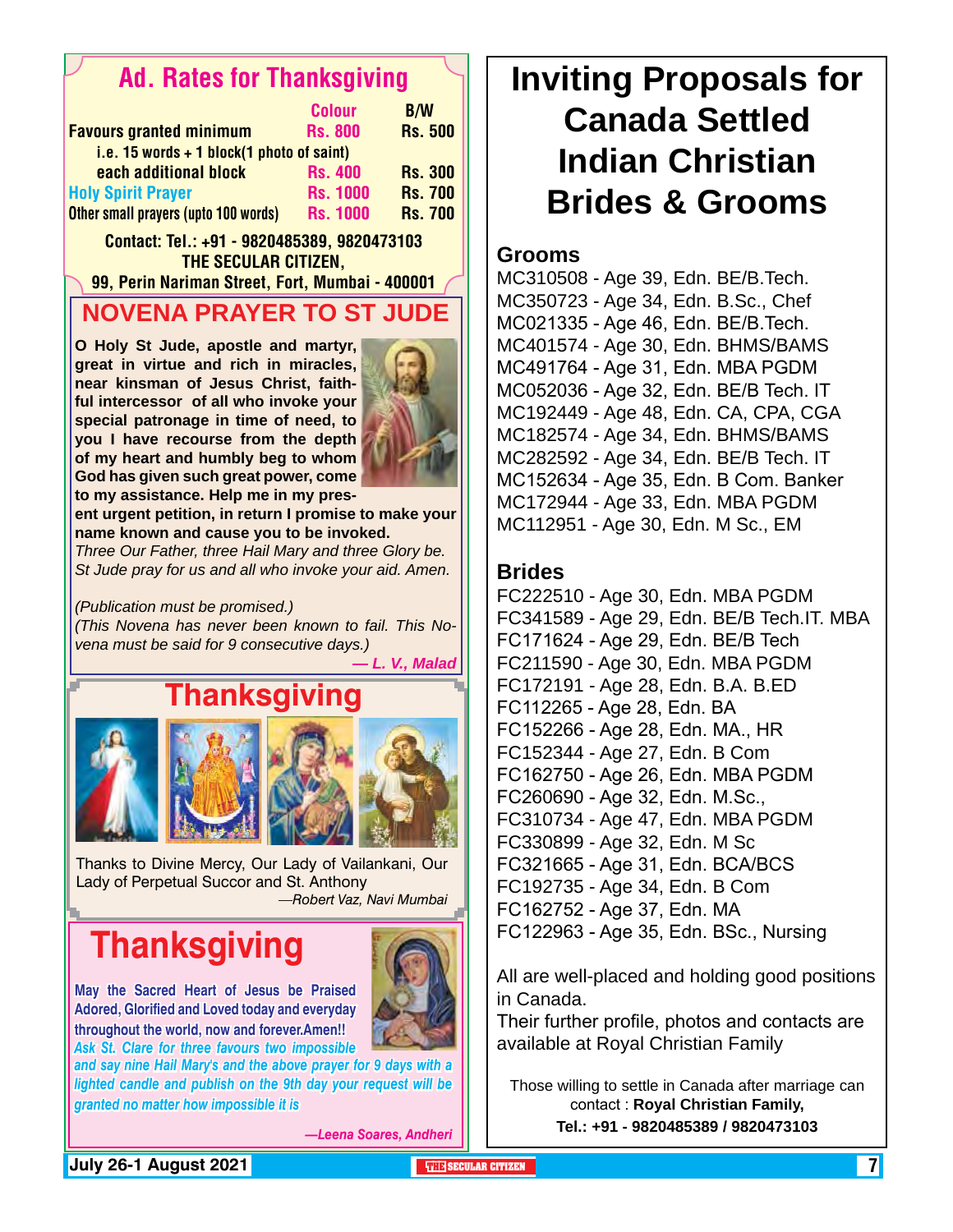# **The Poverty that Blights the Modi Government TODAY**

#### *by Don Aguiar.*

India today seems to proclaim that<br>
everything in the country is in dan-<br>
ger – whether it is religion, culture,<br>
communal harmony or public peace ndia today seems to proclaim that everything in the country is in danger – whether it is religion, culture, and tranquillity and has become the new Republic of Fear.

There was a time when the previous non NDA governments thought of their citizens. That was a time of innocence when the genius of the East – Patanjali, Buddha, Mahavira, Lao Tzu, Zarathustra… and so many more – had spent thousands of years devoted to discovering what "life" is, what "truth" is, what "consciousness" is.

Let's take a moment to wonder at just what thriving extremes the present NDA government has reached.

The Modi government's tactic is to look ever forward, towards some future idyll. It makes an exciting promise, and instead of letting voters dwell on its shattered remains in the next election campaign, it just makes an exciting new promise. And, of course, it has marshalled the power of technology, social media, and the all-governing algorithm to speak in different voices to different constituents, making public noises about freedom and democracy while injecting a steady subcutaneous river of WhatsApp poison into the body politic.

The achhe din and sabka saath, sabka vikas campaigns should have cost Modi his second term, but they didn't. He and his ventriloquist figures in government and in media have used customised narratives to effectively hack the collective conscience to focus not on reality, but on dizzying amounts of spin and pretty myths of pride and Hindu empowerment.

**Today the government who is, loyally assisted by our mostly servile, sold out, shameless and sycophantic "Godi" media, say** – (if you cannot solve the massive problems of poverty, unemployment, hunger, price rise, healthcare, farmers distress, etc.) **give the Indian people diversionary stunts and gimmicks like 'Vikas', Yoga Day, Ram Mandir, Swatchata Abhiyan, CAA, Article 370 revocation, etc.**

And whenever a democratic secular movement seems to be starting, the (Hb) violence resurges. **Today it is direr because the government has used the Hindutva brigade to create panic, and to stop people from mobilizing.**

The government relies on the Hindutva brigade (Hb) to control states and protect their party. But total mismanagement, communal intolerance, and lack of accountability further pushed the government in a difficult corner. The government uses the Hindutva brigade to remain in power and to establish a climate of fear in the country. They succeed.

**Today, many people look around and see a yawning gap between what the government claimed to have done for them, and what they are experiencing. Many people also look around at the many problems Covid-19 has brought on them - bereaved families, terrorised minorities, lost Indian territory, zombie institutions, steadily diminishing democratic values, rising prices, mass joblessness—the whole steaming pile of poo that is the economy—and they hear, exciting new promises of well, India shining.**

Reality should certainly deny Modi a third term, but it might not. There are

many people who don't care for him, but many of those have been hacked into thinking, "If not him, then, who?" Today, despite a good smack on the snout from Bengal, the BJP squats over all of India like a giant spider.

**The question is: When you have so much power, why all the needless vindictive cruelty? Why shut up the young, the pregnant, the old and sick? Why throw journalists in jail under the UAPA for trying to report? Why plant evidence on activists? Why imprison political prisoners for years without filing charges? Why paint students as terrorists? And on top of this orgy of no freedom, why refuse the needs of basic humanity of giving a sick old man a sipper cup and a straw in his jail cell, so that he can drink water despite his Parkinson's? Or why demolish Little Flower Church at Ladoo Sarai, Delhi overnight without proper legal notice?**

It is a cruel ruse and diversionary trick to tell a hungry or unemployed man/woman to do yoga or meditate but being heartless the Modi government has vigorously promoted yoga and meditation as the solution to his governance and insist that yoga and meditation has nothing to do with religion. Meditation is simply a scientific method, exactly the same as science – their areas are just different. Science begins with doubt; meditation also begins with doubt. The method of science is observation of objects, the objective world; and the method of meditation is to observe the inside world. Science experiments with objects; meditation is the experience of your interiority, your subjectivity. In fact science has two wings: one, moving into the outside universe; the other, moving into the inside consciousness.

(Contd.. on p. 9)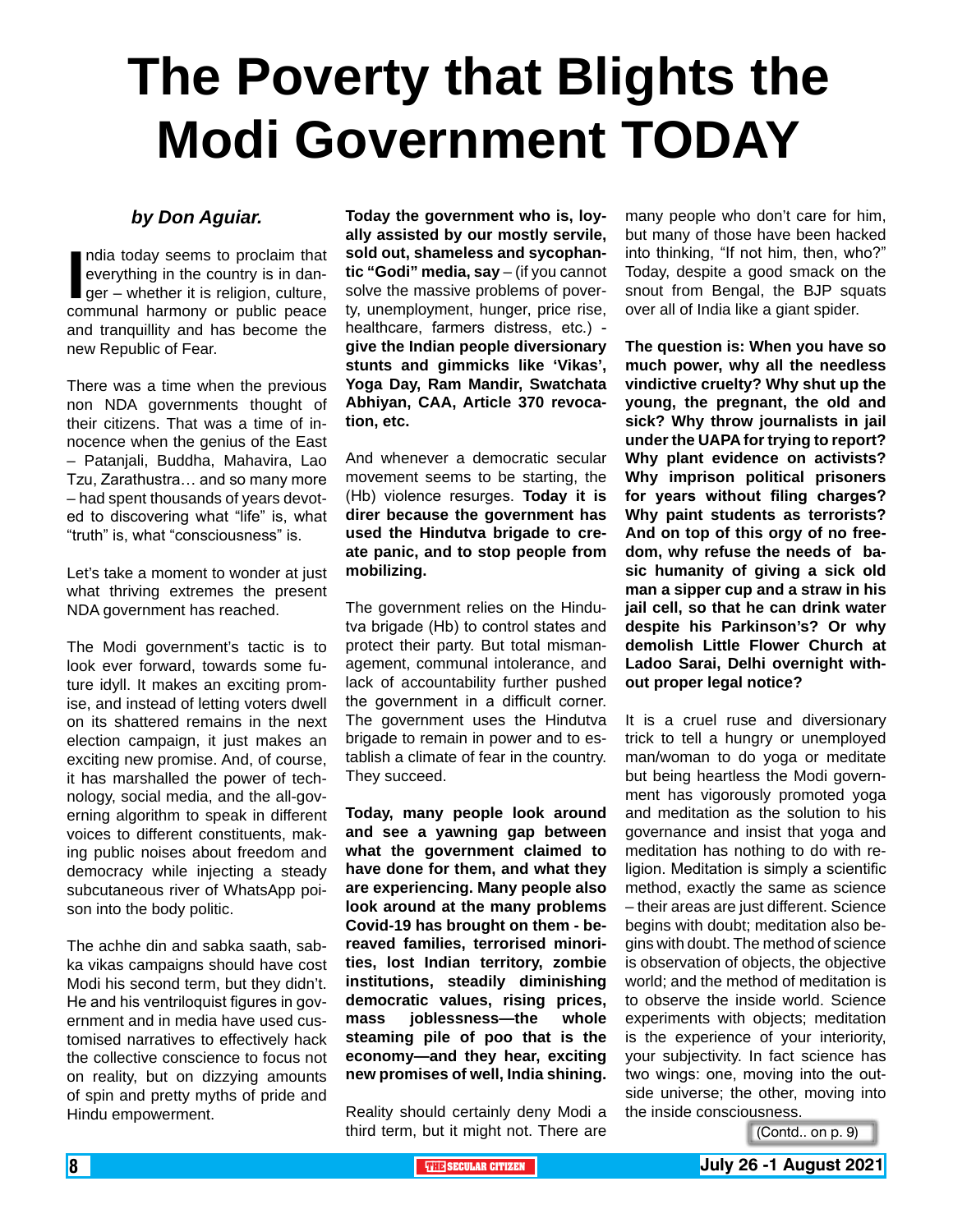And where does this meditation take us?

To know oneself is to know all: no belief, no dogma, no creed, no church/ temple and no religion but follow the dictates of the present government. By a simple process of inner observation you come to realize yourself. And the moment you know who you are, immediately you know the essential core of the whole existence, of life itself – because you are now part of it – a right wing Modi bhakt.

And then: It is only a question of understanding the value of meditation. Then it is easily possible for millions of people to becoming undivided within themselves. And they will be the first group of humanity to become harmonious. And their harmoniousness, their beauty, their compassion, their love  $-$  all their qualities  $-$  are bound to resolve around our nation and the world.

Which would be the establishment of a Hindu Rashtra as its most consistent character trait and its supporters is to suppress humaneness, plurality, inclusiveness, open-mindedness, respect, and rationality, and justify barbaric attitudes and acts, in the name of strength. But in an impressively long list of such attitudes and acts, denying Stan Swamy a straw is the one that best showcases the smallness of the BJP's heart.

**Smallness of heart is inherently unattractive, and projects weakness. Maybe the BJP's malignant behaviour is a vicious spiral: driven by fear of being unattractive to certain constituents, it overcompensates with force, thereby becoming more and more unattractive and therefore more and more forceful, until it fears that its hold on power depends on fear-inducing force. Authoritarians are very insecure people.**

But a cup? A straw? Demolish a

Church overnight? Exactly how insecure do you have to be, to be this hateful and heartless? One might even feel a grain of pity for the ugliness of their inner lives.

The nation is experiencing this incredible poverty because the Modi government has decided that it has nothing to learn from its past misgovernance or western secularism, democracy, science and technology, but instead is reverting back and getting stuck with the bullock cart to fuel its economic development and establishing a Hindu Rashtra!

**That is exactly the poverty, an inner poverty, which blights the Modi government, right wing -dominated India of today.**

To pull itself out of poverty, India has to reach out to the West to catch up on all the democratic and secular values, science and technology that it has now ignored, because to them it was only illusory - while what is being searched for presently is a mirror image of the absurdity of traditional Eastern mysticism: it just an illusion, maya – the non-real objective world.

# **Matrimonial Proposals**

#### **Proposals are invited for**

**Mangalorean RC Bachelor, 31 years belonging to a highly educated and very affluent family with interests in healthcare, agriculture and many other sectors, Tall, Fair, Handsome, Holding Doctorate, managing the family business in Karnataka State. (REF:MM104)**

**40 years Mangalorean bachelor doctor (Ph.D) Ht. 6' Wt. 75 kg Fair., Hadsome. no bad habits. High affluent society well connected. Belongs to highly placed business family in Mumbai (REF:MM103)**

**27 years Mangalorean spinster C.A., Ht. 5'.5" Wt. 50 kg Fair., Beautiful. well cultured. Affluent society. Belongs to established business family in Maharashtra (REF:MM105)**

**28 year Mumbai based Goan Roman Catholic Bachelor, Ht. 5' 10", Wt. 72 kgs, Wheatish Complexion, Edn. B.Com., Profession : a Banker (REF:MM109)**

**Vasai based affluent business family R.C. East Indian Spinster, 33, years Ht. 5' 2", very beautiful and pretty. MS General Surgeon, Doctor by profession. (REF:106)**

**Mumbai based now in Dubai Mangalorean Roman Catholic Spinster, 33 years, Ht. 5' 7", Fair Complexion, Edn.**  **BMS, profession: a Senior Merchandiser (REF:107)**

**Mumbai based Mangalorean Roman Catholic Spinster, 29 years, Ht. 5' 4", Wt. 72 kgs, Wheatish Complexion, Edn. B.Com., C.A., Holding a managerial post. (REF:108)** 

**Mangalorean RC Spinster, 34 years belonging to a highly educated middleclass family based in Mumbai Ht.5'.4" Wt. 78 Kg. Fair Qualified B.E., (EXTC) M.S. Consultant by profession (REF:FM109)**

**Mangalorean RC Spinster, 31 years Ht. 5".7" Wt. 69 Kgs, Fair. Mumbai based M.Sc., Clinical Research. Profession : Business Process Lead in MNC (REF:MM104)**

*Those interested in this proposal :*

- **•** Registered members of Royal Christian Family can just email us mentioning the respective ref. no. and your registered no.
- **Non registered Grooms or Brides** are requested to upload your profile at our website www.royalchristianfamily.com and contact us on our email: royalchristianfamily@gmail.com mentioning the respective ref. no. along with your registered ID.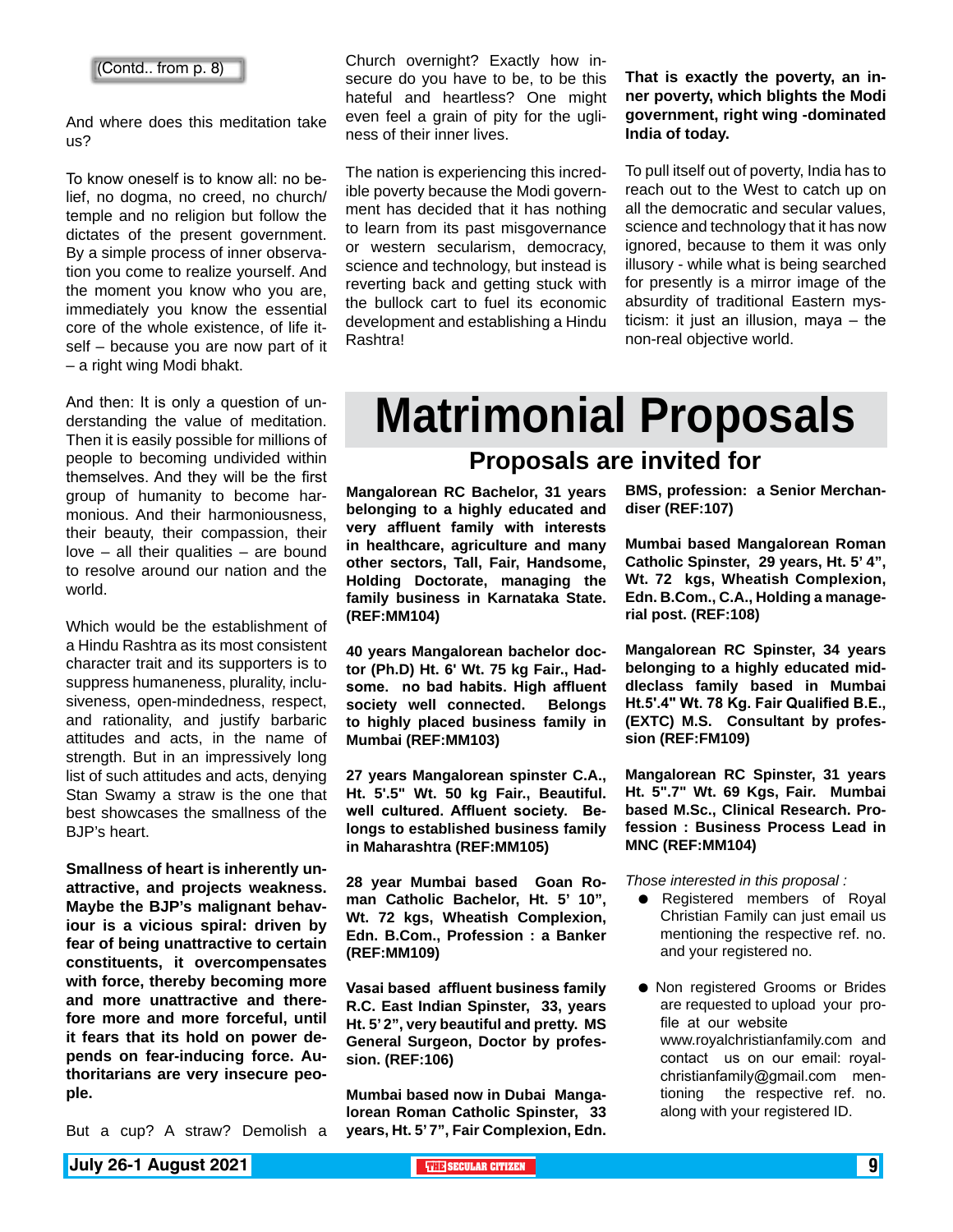

#### *- Ivan Saldanha-Shet.*

Uly, 16 2021 was a significant day<br>for the Sisters of the Little Flower<br>of Bethany. Bethany, founded<br>on July 16, 1921, at Bendur Mangafor the Sisters of the Little Flower of Bethany. Bethany, founded on July 16, 1921, at Bendur Mangalore, by the Servant of God RFC Mascarenhas, the Founder Parish Priest of St Sebastian Church, Bendur, Mangalore with just four lady pioneers At present, the Congregation is blessed with 1,388 members in 190 communities has extended its branches to 63 dioceses in 9 countries and 26 States in India proclaiming God's compassionate love.

The celebration 'Thanksgiving Eucharist' at at the Bethany Mother House Chapel Bendur, Mangalore, Karnataka, was led by Rev Dr Peter Paul Saldanha, Bishop of the Diocese of Mangalore with several prominent priests amidst strict Covid norms. The Papal Blessing, and a Message from Pope Francis was made public.

 Bishop Dr P P Saldanha, gave a stirring message on how the Founder RFC Mascarenhas was drawn to the plan of God. He invited the Bethany nuns to re-dedicate their lives to the Lord as Bethany completes its 100 years. The Eucharistic Celebration was followed by the relay of the documentary "On Wings of Love", on the life of the Founder and the Congregation. A short meaningful programme followed in Msgr Raymond's Memorial Hall.

His Eminence Cardinal Oswald Gracias, Archbishop of Mumbai Archdiocese and the President of the Conference of the Bishops of India (CBCI) in a vedeo message relayed spoke highly about the contribution of the Founder and the Pioneers, who he said "Got together catered to the needs of the Church, to the needs of the community and the needs of Society. The Spirit moved others to join the group. You have showed the compassionate face of Jesus to many through your Institutes, I have had the honour of visiting several of them." He also prayed that the sanctity of the Founder be recognised and God willing he soon be raised to the honours of the Altar.

Delivering the Centenary Message Sr Rose Celine, the Superior General, reminiscing she gratefully recalled the wonders God has done in the life of the Founder, the Pioneers, the Members of the Congregation through the support of spiritual mentors, benefactors, collaborators and the civil society for a century. Looking forward towards the second century she said, "The doors of our institutions, social and health centres are kept open for the homeless. The Spirit of God anointed us to move to the peripheries we will strive to grow, flower and perennially bear abundant fruit...We will keep our vision clear; with a compassionate heart empower the poor by combating the oppression."

In the social sector, 142 Sisters with

the help of 350 collaborators in the 56 centres serve with great commitment for the all-round development of 1,50,000 women, 1,13,000 children, 1,56,000 youth as well as the uplift of the rural communities irrespective of religion and caste. The pandemic of Covid 19 evoked a compassionate response from the Sisters helping thousands of migrants in their distress across India. The Bethany Educational Society (BES) was a dream project for the millions of young lives with a vast network of primary, and higher educational institutions. 185 Educational Institutions including two Degree Colleges, 35 junior colleges, 45 Children's Homes for the poor, with 3500 staff members in the formal education and hundreds of non-formal education centres in the urban and village slums have given hope of a dignified life.

In the health sector, trained in Allopathy, Homeopathy, Ayurveda, physiotherapy, to deal with the mentally and physically handicapped; Bethany Sisters render their service in 4 hospitals and 45 rural village health centres to the most deserving people to whom multi-special medical care is beyond reach. Their service in the Homes of the Senior Citizens brings solace to those whose loved ones are away and need a sensitive heart and a helping hand.

 The Centenary Souvenir of live memories was unwrapped by Sr Assumpta, the Chief Editor of the Centenary and was released by the Bishop. Bethany stepps into the second Centenary with a new hope to continue the vision and mission of the founder with greater vigour and zeal, empowering the girl children, women and rural poor and building harmonious healthy communities. Sr Rose Celine BS, the Superior General praying for the honours of the Altar for the Founder Servant of God RFC Mascarenhas, declared the Centenary year of the Congregation of the Sisters of the Little Flower of Bethany saw it's grand finale in continuing hope.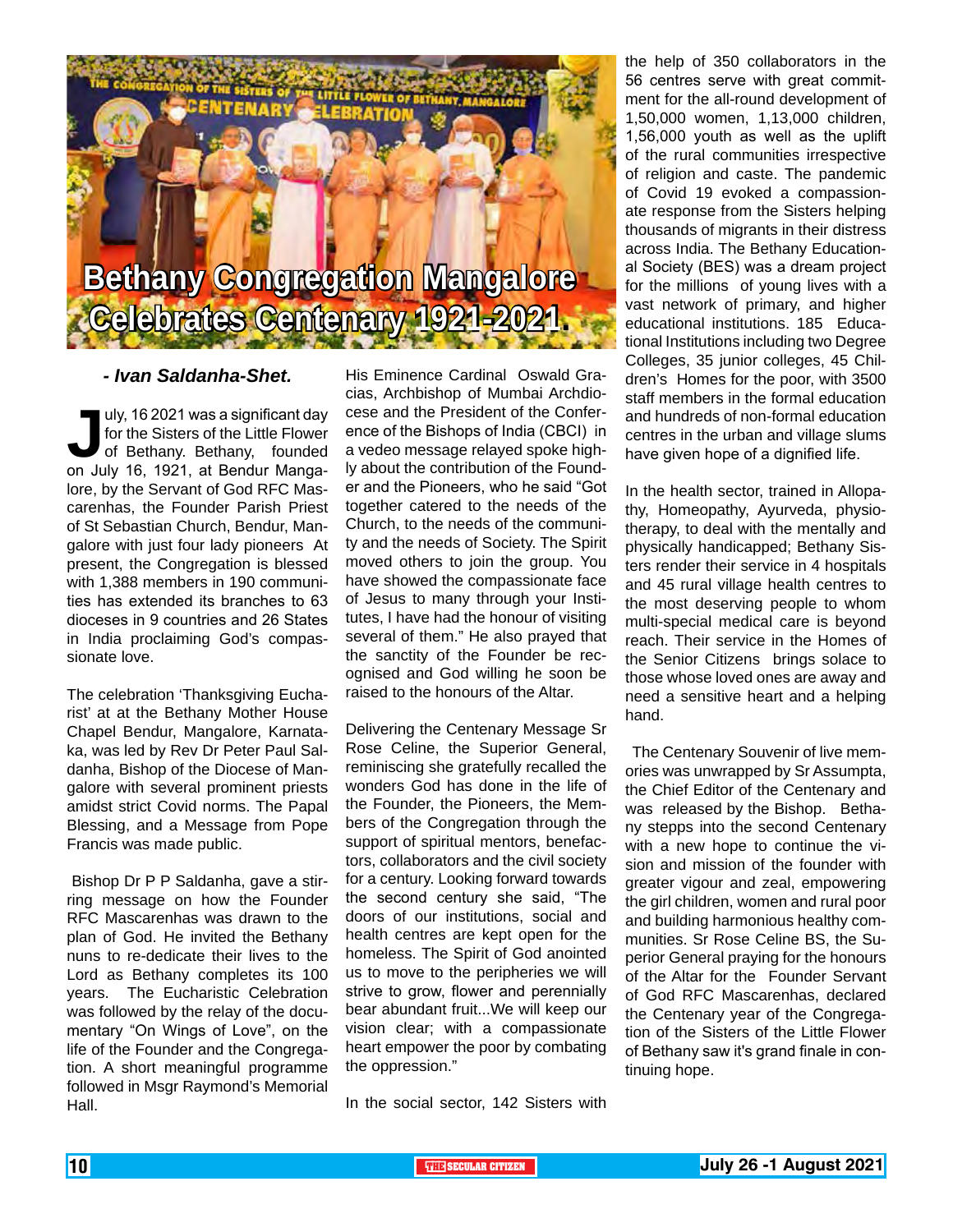

**What does Transfiguration mean?**  Transfiguration is a unique personal experience when we are touched / graced by the Divine Presence and are deeply changed. It is a transform-

ing and liberative moment for the one who undergoes it. Intimacy with God, justice for God's people and love for humanity can prepare the ground for such gratuitous divine encounters. Jesus had many such experiences, but the one we celebrate today-6th August is the one Jesus had on Mount Tabor in the presence of His disciples Peter, James and John.

#### **What happened when Je-**

**sus was transfigured?** Jesus' holiness is symbolized by light-His face shone like the Sun and *His clothes became dazzlingly white* (Mk.9:3) i.e. Jesus looked radiant and was glowing and a diverse, ineffable light emitted from Him. Moses and Elijah were

talking with Him and when Peter overcome with awe reacted suggesting that they make three tents, a cloud overshadowed them and a voice declared, **This is my Son, the Beloved. Listen to Him** (Mk.9:8). This shows

that God was 'well pleased with Him'.

**What happened after the transfiguration?** Moses and Elijah disappeared, the voice stopped and only the human ordinary Jesus was visible. But he charged them not to tell anyone what they had seen until the Resurrection.

#### **Why is Jesus' Resurrection so very important?** Sunday is the day of the Resur-

rection and the first day of the week when God created everything i.e. biodiversity in the Universe. What's more, God made human beings in His own image and likeness! In this context, the Transfiguration on Mount Tabor is extraordinarily special because it is an assurance that the first fruit of God's new creation will be Christ's Risen humanity, the pledge of the final transfiguration of all created reality"-(LS 237). Isn't this amazing?

*How does God assure us about "this pledge of the First Transfiguration of all created reality" today?* When we live total selflessness, listening intently, using Otto Scharmer's *Theory U,* Generative Listening skills or Martin Buber's, *Listening as Embracing the Other*-where the two become one; we become one with God and all His creatures.

Moses symbolized the Law and the Covenant, while Elijah symbolized the Prophets. Moses and Elijah reassure Jesus that He has to fulfill the law and the prophecy. Jesus needed this reassurance because He was a man like us in all aspects except sin.

When we obey God's Law and Covenant and listen to the Prophets He sends us, we experience glimpses of God's majesty often seen, revealed and realized at such transfigurative moments in our everyday ordinary life e.g. the halo after a good authentic retreat or Confession (Sacrament of Reconciliation), an *Aha Moment* on seeing something of exquisite beauty in nature or elsewhere, the gentle touch of a compassionate loving hand in a moment of great pain and sorrow or healing, the ecstasy of love etc.

At such moments our countenance reveals the glow and radiance of the encounter with the Divine. If the magnitude of splendour of an encounter with the Divine is so great, how much more must the splendour or magnificence of God Be?

#### *Dr (Sr) Mudita Menona Sodder RSCJ Sophia College Campus, Mumbai*

*Author : Dr (Sr) Mudita Menona Sodder RSCJ has been the Co-ordinator of Justice, Peace and Integrity of Creation (JPIC) for her Province in India for the past ten years, and now promotes Eco-Spirituality as her full-time ministry.*



*Menona Sodder RSCJ*

**July 26-1 August 2021 THE** SECULAR CITIZEN **11 THE SECULAR CITIZEN**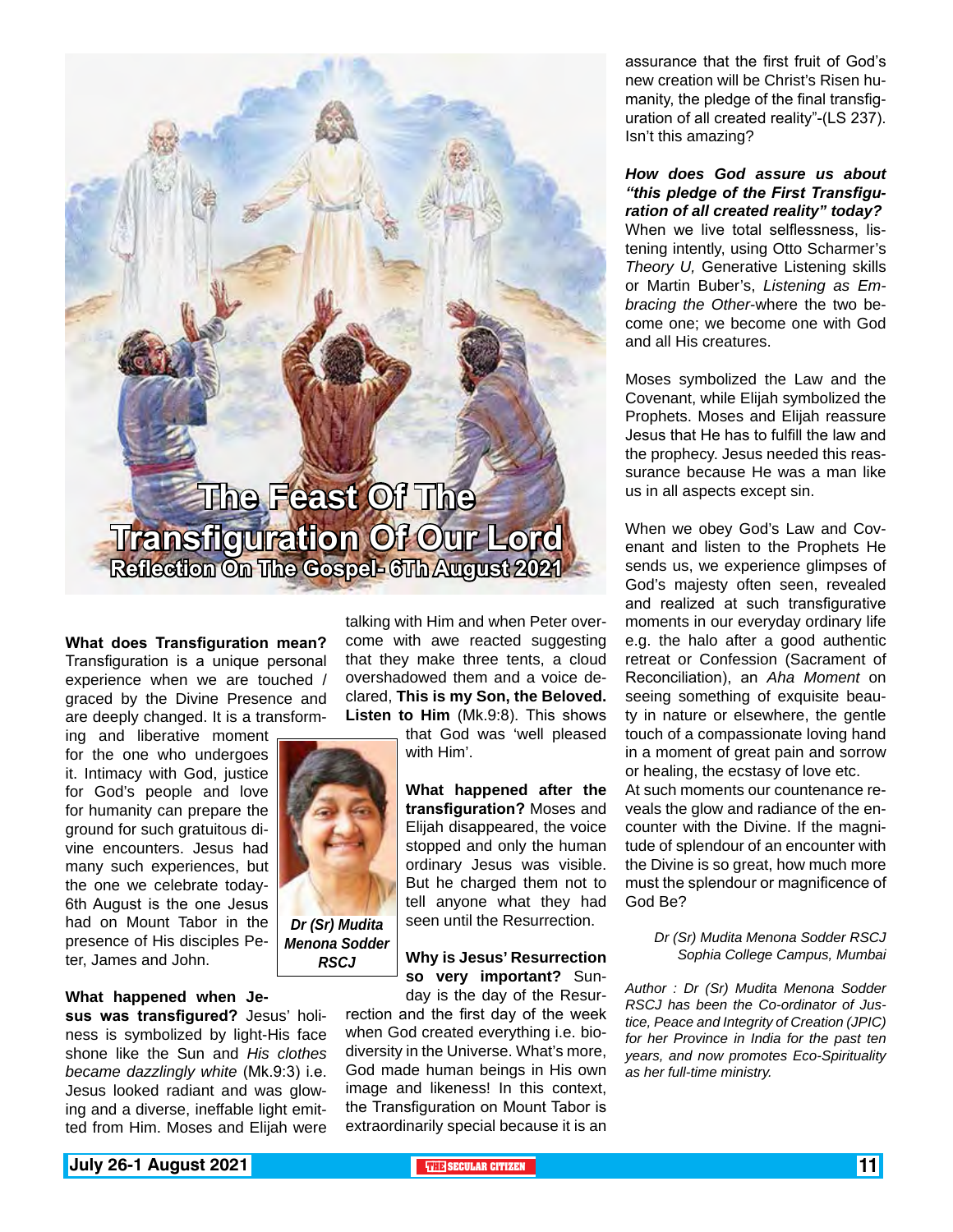A man working in an IT Company became sick...

He consulted many Multi Specialty Hospitals... Still he couldn't get cured...

He was sad...

Then his wife advised him "Why don't you consult a Veterinary doctor?"

He was shocked...

He screamed at her... "Are you mad... ?"

She spoke softly... "Nothing happened to me.... It is you having a problem... You wake up early in the morning like a Cock, take half bath like a Crow , eat something like a Monkey, then run to office like a Race Horse, you work like a Donkey, there you scream at your juniors like a Wild Bear, evening you reach home and bark at us like a Dog, then you eat like a Crocodile, you go to bed and sleep like a Buffalo... ..........

That's the reason why I asked you to meet a Veterinary doctor..."

The man just sat there shocked looking at his wife..

Wife asked him, "Now why are looking at me like an Owl...?"

#### \*\*\*\*\*

Husband and wife went shopping to get new sarees for the wife.

After seeing numerous sarees, she shortlisted around 100 and further brought it down to 25.

 Out of these she asked her husband to choose 5 sarees among them.

Then she finally picked up one saree. It took 5 hours to finalise one saree.

The husband settled the bill and commented :"Adam was very lucky because he and Eve used to wear only leaves. He need not have wasted too much of time.

Ultimate comment of wife:- Who knows how many trees Adam had to climb and finally choose the leaves



as per the wish of Eve. You are lucky u have to just sit in AC shop ...

Moral : Never argue with a woman while shopping.

\*\*\*\*\*

Andy told me he knew a man with a wooden leg named Smith. So I asked him, "What was the name of his other leg?" \*\*\*\*\*

Did you hear what the English, the Irish and the Scots did when they heard the world was coming to an end? The English all went out and got drunk. The Irish all went to church. And the Scots had a closing down sale.

\*\*\*\*\*

At an antiques auction in Leeds, England a wealthy American announced that he had lost his wallet containing £5,000, and he would give a reward of £50 to the person who found it. From the back of the hall a Yorkshire voice shouted, "I'll give £100!" \*\*\*\*\*

Covid-19 Vaccination in India A Bengali, a Punjabi, a Gujarati and a Hardcore Leftist Keralite were reluctant to take the Covid-19 vaccine. The Doctor called them in one by one.

He told the Bengali , "You must take your vaccine."

The Bengali said, "No!".

The Doctor said, "Every cultured and civilised man takes the vaccine."

The Bengali took his vaccine.

Then the Punjabi came in. The Doctor said, "Here is your vaccine." Punjabi said, "No!" The Doctor said, "Your neighbours have all taken the vaccine."

So the Punjabi took the vaccine.

Then the Gujarati came in. The Doctor said, "Take your vaccine."

Gujarati said, "No!" And the Doctor said, "It's an order from Prime Minister Modi."

The Gujarati took his vaccine.

Finally the Keralite came in. The Doctor said, "take your vaccine."

Keralite said, "No."

The Doctor said, "Every cultured and civilised man takes the vaccine."

The Keralite said, "Go away, I will never take the vaccine."

The Doctor then said, "All your neighbours have taken it."

The Keralite replied, "I don't care."

The Doctor, now desperate, said, "It's an order from Prime Minister Modi."

The Keralite replied, "I don't care."

Finally the Doctor asked, "Which state are you from?" The Keralite said, "I am from Kerala."

The Doctor said, "Oh sorry, you are not entitled to have the vaccine."

The Keralite said, "What!!? Who are you to tell me that I cannot have the vaccine? How dare you deny me my fundamental rights! Give me the vaccine or I will protest outside your clinic!"

The doctor gladly gave him the vaccine and the Mallu proudly took it and said to his comrades, "I fought and got the vaccination!" \*\*\*\*\*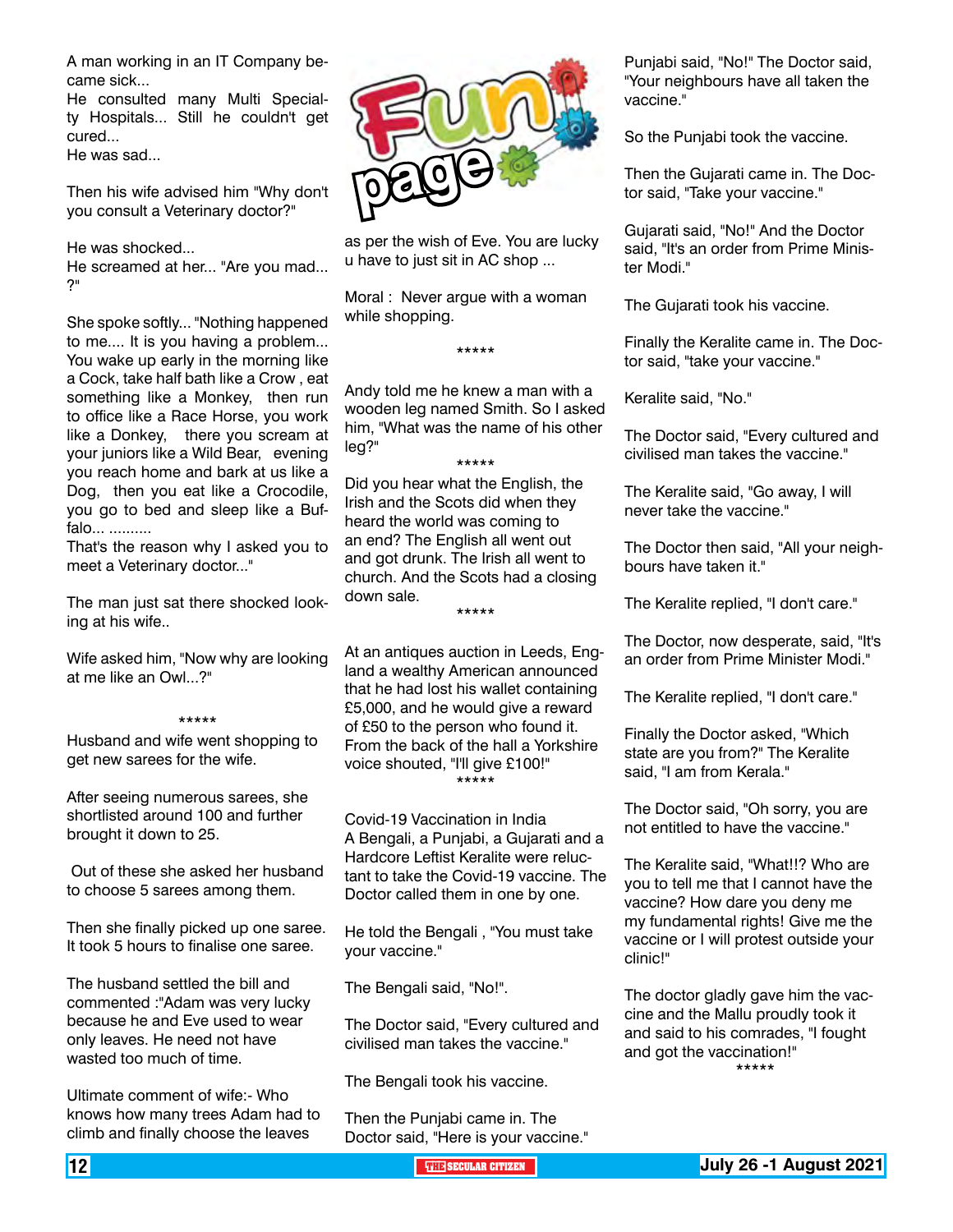

**For your copy in Mumbai - Mangalore Contact: Tel.: +91 9820485389**



#### **DIVO Konkani Weekly** Published from Mumbai 27th year of regular publishing

*Subscription rates:* One year by post Rs. 500 Five years by post Rs. 2000 *Contact:*  Tel.: +91 9820485389 / 9820473103 Email: secular@sezariworld.com

### Subscriptions for **THIT'S SECULAR CITIZEN**<br>Renewal as well as New, can be

sent through Bank Fund Transfer to any one of the following banks:

#### Bank: HDFC Bank

Branch : CST - Mumbai VT Account Name: The Secular Citizen Current Account No. 03552000006744 ISFC code: HDFC0000355 or

Bank: Citizen Credit Co-op Bank Ltd., Branch : Colaba, Mumbai Account Name: The Secular Citizen CurentAccountNo. 2090031000000489 ISFC code: CCBL0209003

Please inform us through email: secular@sezariworld.com or through phone: 9820485389 after transferring the same.

**July 26-1 August 2021 THE SECULAR CITIZEN** 13

# **Pinata Party Cake with hammer**



#### **Ingredients:**

200 gms of melted white chocolate

#### **Making the Pinata Chocolate Cake Shell**:

- Pour about 150 gms of the melted chocolate into a silicone mould reserving
- the rest for a second coating or chocolate decorations.
- The chocolate should have the right consistency.
- Swirl the mould in all directions in a way that the chocolate coats the mould entirely. Then slide the mould to drip away the excess chocolate over a bowl.
- Clean the edges and let it sit in the refrigerator for 15 minutes until it sets completely.
- Take it out and do a second coating in places where you feel that the chocolate is thinly coated and might break while demoulding taking care of the edges specifically.
- Again allow this to set in the refrigerator for 10 minutes until set completely.

#### **Demoulding:**

It is not difficult to demould but it is important to use gentle hands. Slightly release the chocolate from the edges in all directions.

Then place it on a flat surface and pull the silicone mould towards you gently releasing the chocolate.

Decorate it as you like.

#### **How to serve the cake:**

Place a wooden serving board (like a pizza board). You can use a cake board if you are making it for clients.

- Add the fillings of your choice inside the shell. Homemade chocolates or Cadbury gems would be the best.
- Place the decorated chocolate shell on top with a hammer on the side.
- Do not forget to tie a ribbon to the hammer to make it look special.

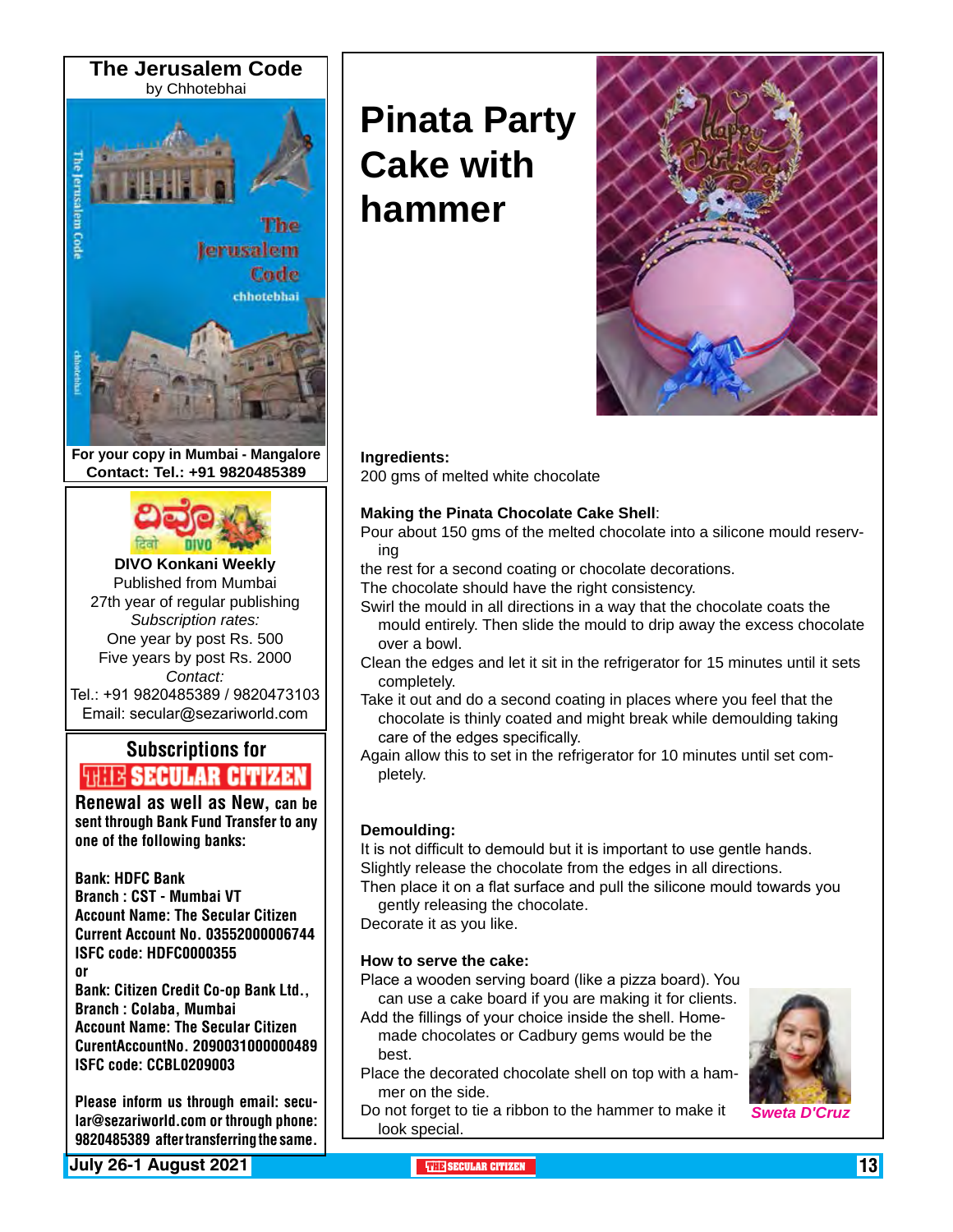# **The Other Apostle who came to India**

#### *He had far-reachinginfluence on the people of the Konkan and Canara coasts.*

#### **Philomena Lawrence and Gilbert Lawrence Co-authors: Insights into Colonial Goa** Published by Amazon and Kindle (paperback and e-book)

The early history of the Christian Church in the eastern<br>hemisphere is not as well re-<br>searched, documented, and reported tian Church in the eastern hemisphere is not as well researched, documented, and reported as that of the Christian Church of the West. There are numerous publications on the works, writings, and travels of the apostles and other disciples in Israel,and in the "Roman World" around the Mediterranean Sea. At best, India wasidentified as a nebulous placewhich lay "in the vicinity of the Indus River." The poorly informed vaguely referred to India as being located "East of Ethiopia" or "on the other side of Africa."

After Pentecost in 30 CE, the Apostles assembled to achieve one important purpose: Determine how to spread the teachings of Jesus, and the messages of the Messiah, especially to the Jews. Some were selected for Jerusalem, others for Galilee, others for Syria, Jordan and southern Turkey. The issue of sending disciples to regions outside the Roman Empire presented adilemma. There are three apostles credited with bringing the bible to the East – Thomas, Bartholomew, and Jude.

**Please renew your subscription if expired. Mention your subscription no. while sending the renewal amount**

It is not widely known, even among Indians, that a second apostle --Nathanael bar (son of) Tolmai or Talmai --- came to India. There are two historical sources that report that in the 2nd century, St. Pantaenus of Alexandria, Egypt, visited India with a specific purpose: to meet Coptic Christians in the town of Kalyan / Calliana, locatednorth of Mumbai on the west coast of India. In Kalyan, the Egyptian found a copy of St. Mathew's Gospel, which had been hand-written in Hebrew by the evangelist himself. The priceless and irreplaceable text had been left behind by St. Bartholomew. St. Pantaenus retrieved this precious book and brought itback with him to Egypt. Kalyanwas home to a Jewish,and later to Coptic and Nestorian Christian colony.

In 55 CE, (25 years after the resurrection of Jesus and three years after Thomas arrived in Kerala), Bartholomew reachedKalyan on India's west coast during the Satavahana rule of Aristakarman (37–62); and Pulumayi, his brother, was Viceroy of the region. Other sources state that Bartholomew landed in Kallianpur in Tulu Nadu (Udipi district). Until the year 62 CE, he preached to the Jewish trading communities that had settled along the Canara and Konkan coasts in Karnataka, Goa and Maharashtra. Besides the Jewish community, the apostle converted people who belonged to variouscasteslike Brahmins in Goa and Kshatriyas in Sopara, the capital of Aparanta. According to historian Julian Fernandes, Christian communities were established in coastal Karnataka, Goa, and Maharashtra (Sindhudurg, Ratnagiri, Raigad, Mumbai, Kalyan, and Thane). Some Indian sources place the center of St. Bartholomew's evangelizing efforts in Kalyan, located near Thana and north of Bombay / Mumbai.

Bartholomew also established churches in Ethiopia, Eritrea, Mesopotamia (Iraq), Parthia (Iran), Lycaonia (Turkey), and Armenia. The Armenians claim that Christianity was brought to them by Apostles Bartholomew and Jude, who are the patron saints of the Armenian Church. According to that church's followers, Bartholomew was martyred in Albanopolis, Armenia.

#### **Christian Church of the East**

Until the 16th century, the Indian church was part of the Eastern Orthodox Church based in Asia, as opposed to the Western Roman Church, which was headed by the Bishop in Rome, and the AfricanCoptic Church, which wasled by the Bishop of Alexandria. Initially, the seat of the Eastern Churchwas located in Antioch;later, it moved to Edessa, and finally to Constantinople, the capital of the Byzantine (Eastern Roman) Empire. With the rise of the Parthians (247 BCE-224 CE) and Sassanid (224-651) in Iran, the political/military capital of the Middle Eastmoved to Ctesiphon.A schism (theological disagreement) began in the 5th century between Nestorius (c 381-451) the Bishop of Constantinople (428-432) and Cyril, the Bishop of Alexandria. At issue was the "Christology Controversy"which dealt with the nature of Christ,as well as the Virgin Mary as the Mother of God and man. The Sassanid, as military rivals of the Romans/ Byzantium, promoted the Eastern Orthodox Nestorians rather than the Latin Rite Roman Catholics, and the church's Catholikos seat shifted to Ctesiphon.

In the 5th century, the Church of the East became entirely Nestorian with the split of the Church in Constantinople from the Rome, Alexandria (Coptic), and Greek Church. The religions of the Sasanian Empire were Zoroastrian / Parsee, and Nestorian. The Nestorian church had 40 bishoprics under the Catholikos at the Sassanid capital at Ctesiphon. These bishoprics

<sup>(</sup>Contd.. on p. 15)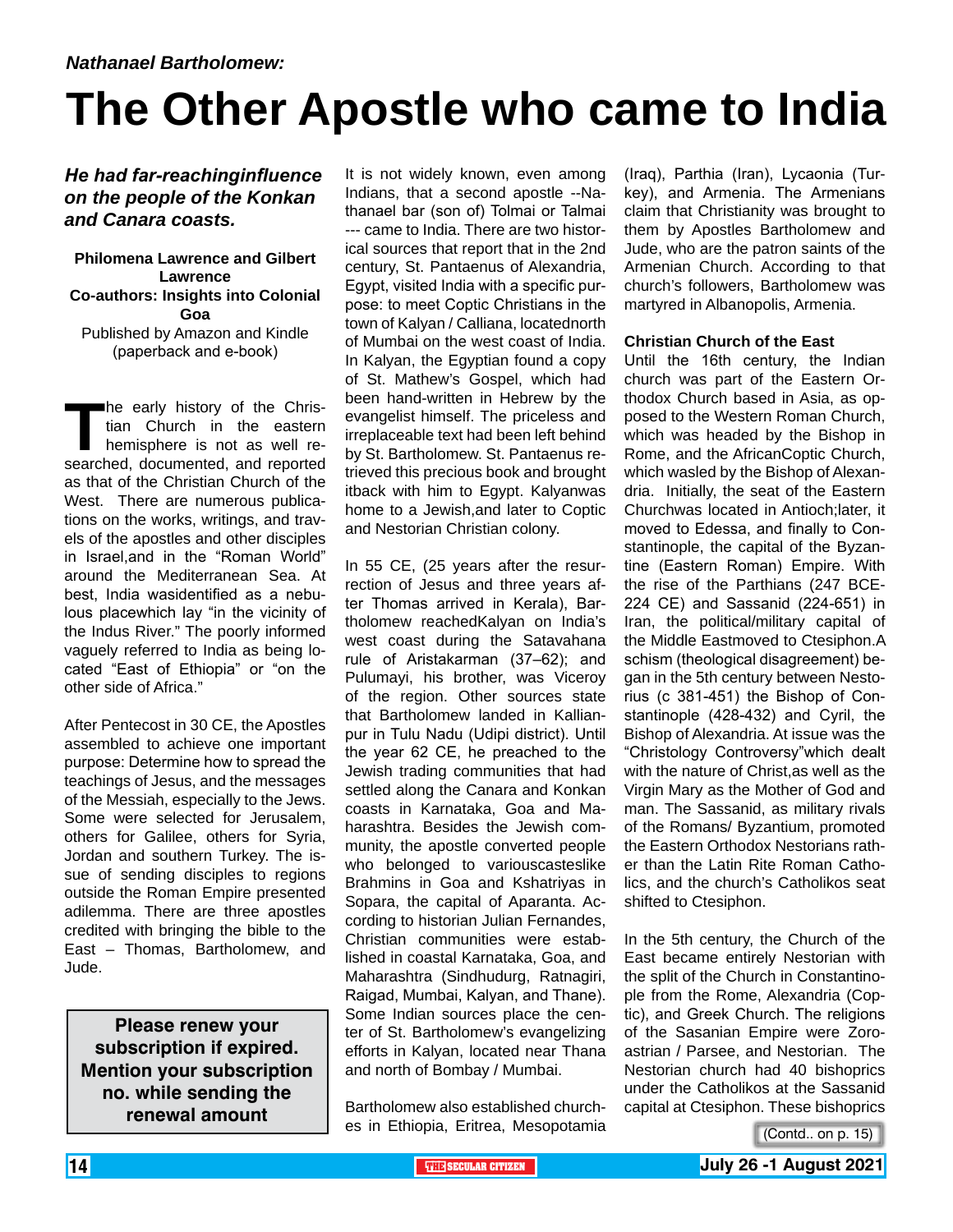#### (Contd.. from p. 14)

were distributed far and wide including parts in India, Ceylon, Herat and Kabul in Afghanistan, and Patna in Bihar. The Bishopric seat of the Eastern Church, shifted to the jurisdiction of the Persepolis' bishopsin Persia / Iran; and in 8th centurywith changing Islamic rulers in the region, the seatmoved to Bagdad; with communities scattered across Syria, Jordan, Iran, Iraq, Lebanon, Turkey, Armenia, Kurdistan, Afghanistan, and South India. Since the 9th century Islamization spread cross the Mideast; consolidated their rule, and the minorities in the Arab world were decimated. The Nestorians along with other minorities suffered and bishops could not support and nurture the outlying communities.

In the 13th century there were efforts at reintegration of the Roman See and Nestorians. The Christians in the Mideast who became reunited with Rome are called Chaldeans Christians / East Syriac Christians / The Church of the East.It does not appear this reconciliation reached India as there was no Latin Rite in India at that time. Today, the Syro-Malabar Christian groups in Indiaafter a period of being under the See at Bagdad are now in full communion with Rome's pope and directed by local bishops. The various religious communities of the East Syriac Christians have preserved their cultural identity and religion by strict endogamy.Unfortunately, today there are less than five Bishoprics of the Eastern Christian Church in Asia, with most relocated with their congregation; who migrated to the West including America and Australia.

In the 20th -21st century, the turmoil in various countries in the Mideast forced the Chaldean groups to migrate in sizable numbers to Europe, America, Canada, Australia and New Zealand, along with their respective bishops and Bishopric seat. In the new land, the new immigrants rub shoulders with and even marrythose from other Catholic groups, including immigrants from India. In March,

2021, Pope Francis made an official visit to Iraq and visited several of these Chaldean churches in Ur, Mosul, and Baghdad, and their parishioners.

#### **The Church in India before the arrival of the Portuguese**

In 345, Nestorian Christians from Syria, led by Thomas Cana, were fleeing persecution and found refuge in India. They formed the Knanaya (Southists / Tekkumbhagar), while the native Christian communities,converted by the apostleThomas,are called the Nazranis (Northists / Vaddakkumbhagar). The west coast of India, since time immemorial continued to be a place where a mélange of races converged and werewelcomed by the original inhabitants. After the arrival of the Iberians to Goa, in the 16th-17th century, there was a partial reconciliation between the Latin Rite Catholic Church and the Orthodox Christian Churches in Kerala. Currently, the latter group comprises eight sections, including Syro-Malabar and Syro-Malankara, which are associated with Rome.

Large Nestorian communities were reported to exist throughout the Konkan and Canara coasts right up to the 14th century, nurtured by the Bishops and priests from Bagdad. However during this period, the Nestorian community in the Mideast was being decimated by the Mongols (12th-13thcenturies) especially by Genghis Khan (1158- 1227) and later Tamerlane (1336- 1405). Beyond the 4th century, there is no other record of organized mass migration of Nestorians from the Mideast to any coastal town of India. Yet, it is very likely that Mideast Nestorians continued to arrive to India's west coast as traders and to escape persecution and death as their homeland was undergoing turmoil and tyranny. This may explain the presence of the Mideast genetic markers in people of the west coastof India. With the decline of Nestorians in Mideast, one saw a decline of Indian communities that they nurtured, by providing bishops and priests.

#### **Conclusion**

Nestorians spread from Gujarat to

Kerala to Northern Ceylon; and included former Jews, Jains, Buddhists, and Hindus - belonging to all caste strata, including members of the GSB, Kannadiga Brahmins, and a branch of the Kadamba royal family (Jain). Communities reflected their caste structure and occupation, including those involved in maritime trade. In Goa, there appears to exist a large Nestorian community in Aldona in Bardez; and Velim and Colvale in Salcete at the time of colonization.

Information on this interesting subject is still evolving, with many aspects seeing the light of day. Thanks to St. Bartholomew, Mumbai and Goa and towns along India's west coast had a significant Christian population prior to the arrival of the Portuguese; and the Hindus in those areas were familiar with Christian thinking, philosophy and religion. Julian Fernandes has suggested that the Nazareth(s) among the various Christians are descendants of the Nestorian-Nazarene community. In my own case, as a son of Aldona, Goa, I have to recognize the fact that instead of being a Hindu convert, my ancestors may have converted from Nestorian to Latin Catholic. It is probable that many Aldona residents who migrated to Mangalore in the 16th-17th centuries were because of their Nestorian rather than Hindu practices. This historical background explains why some people might have migrated for religious reasons rather that the far more common causes of migration – socio-economic hardships, including the death of the bread-winner, famines and epidemics.

#### **WELL'S SECULAR CITIZEN**

News items, Articles, Stories, Opinions, interviews, Poems, etc. may be sent in -

on WhatsApp: +91 9820485389

Via Email: secular@sezariworld.com news@sezariworld.com seculardivo@gmail.com

by Post **The Secular Citizen** 99, Perin Nariman Street, 1st Floor, Fort, Mumbai 400001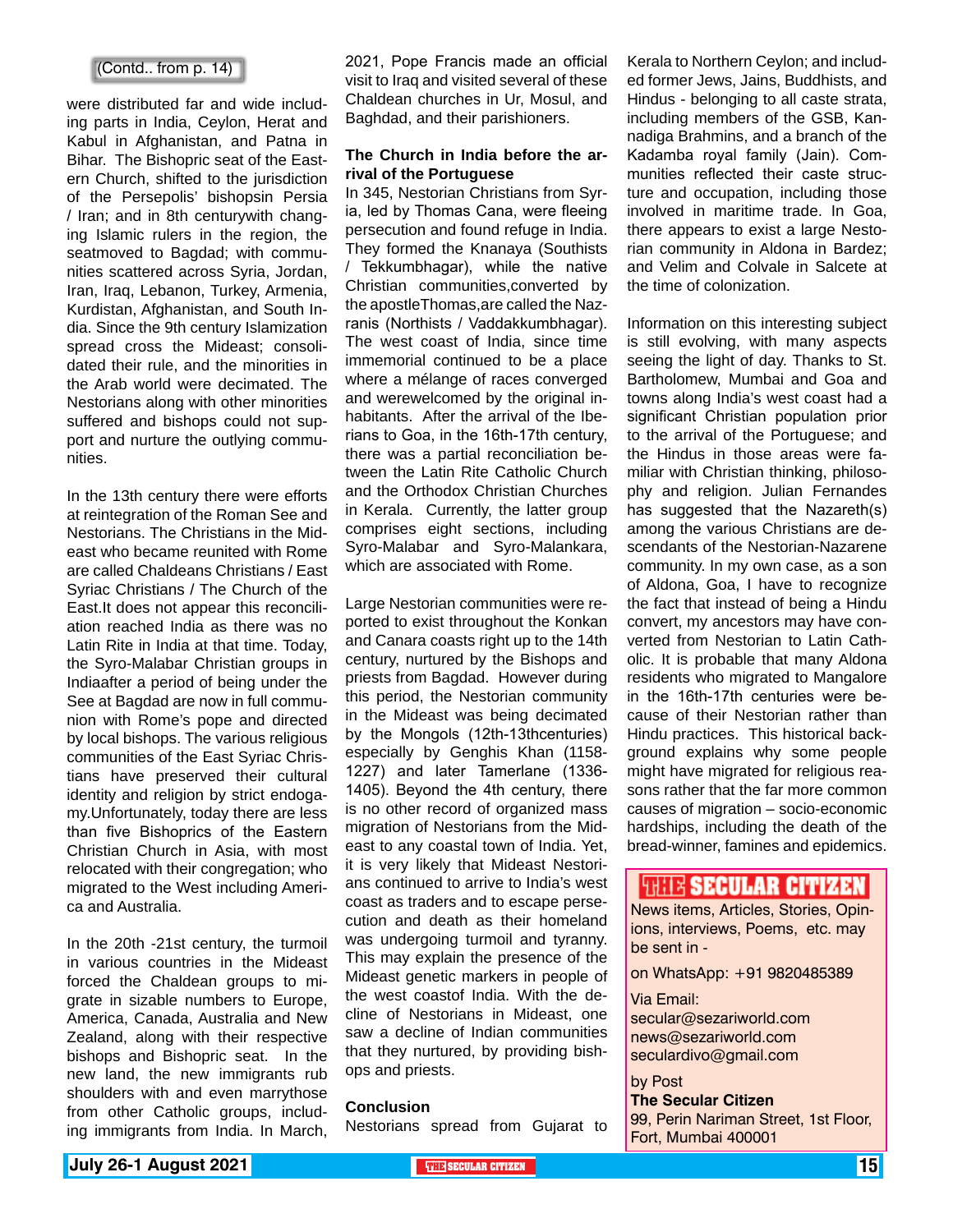## **Royal Christian Family MATRIMONIALS - GROOMS**

**7226. CANADA :** Canadian Citizen Mangalorean Roman Catholic Bachelor, (Born in August 1990), Ht. 5' 4", Wt. 59 kgs, Fair Complexion, Edn. M.Sc., in Environmental Science and in Energy Management postgraduate degrees from the University of Toronto. Working for a reputed company as Energy Management Analyst in Totonto. Contact email :

francisper@gmail.com

**7185. MUMBAI :** Goan Roman Catholic Bachelor, (Born in October 1984) Ht. 5' 10", Wt. 72 kgs, Wheatish Complexion, Edn. B.Com. working for Bank. Contact email :

shaun.neo00.outlook.com

**7172. MUMBAI :** Goan Roman Catholic Bachelor, (Born in August 1992 ) Ht. 6' 1", Wt. 90 kgs, Fair, Edn. Graduate, Diploma in Social Communications in Sophia and then done a Fellowship with Piramal House of Leadership. Working with an NGO - sports foundation. Contact eamil :

florencemendonca@rediffmail.com **7168. USA :** US Citizen Goan Roman Catholic Bachelor, (Born in June 1985) Ht. 5' 7", Wt. 73 kgs, Fair, Edn. M.Sc., working for a Global Pharmaceutical Company. Contact email :

Ispinto84@gmail.com

**7165. MUMBAI :** Goan Roman Catholic Bachelor, (Born in October 1979 ) Ht. 5' 9", Wt. 63 kgs, Fair, Edn. B.Com., Post Graduation in Supply chain & Ship Management, working as an E-commerce online support. Contact email :

examiner4@yahoo.com

**7164. MANGALORE :** Mangalorean Roman Catholic Bachelor, (Born in May 1984 ) Ht. 5' 9", Wt. 65 kgs, Fair, Edn. ITI Course, working as a Techincian. Contact email :

rajesh.dsz15@gmail.com

**7159. MUMBAI :** Roman Catholic Bachelor, (Born in September 1982) Ht. 5' 5", Wt. 65 kgs, Ethical, Healthy,

#### **Important Notice**

Telephone no. of candidate will be printed only with the consent of members. For Tel. Nos. Please contact: +91- 9820473103 / 9820485389 or

Email : royalchristianfamily@gmail.com

Simple, Sober, Wheatish, B.E. Software Engineer, works @ Mumbai, 9224335003, mariosofttech@gmail. com seeks matrimonial alliance from Mumbai based Catholic Spinster. Please exchange relevant information. **7157. PUNE :** Roman Catholic Bachelor, (Born in September 1990) Ht. 5' 6", Wt. 75 kgs, Wheatish Complexion, Edn. MBA (Marketing) & M.Com., working as a Senior Executive, Sales and Development. Contact email : amlahenry11@gmail.com

**7155. MUMBAI :** Goan Roman Catholic Bachelor, (Born in March 1980) Ht. 5' 4", Wt. 67 kgs, Wheatish Complexion, Edn. 12th std., having own business asm well settled. Contact email : mendoncajeson@gmail.com

**7152. MUMBAI :** Mangalorean Roman Catholic Bachelor, (Born in December 1989) Ht. 6', Wt. 70 kgs, Fair Complexion, Edn. B.Com., having business. Contact email :

emi\_dalmeida@yahoo.com

**7151. MUMBAI :** Goan Roman Catholic Bachelor, (Born in May 1990) Ht. 5' 8", Wt. 65 kgs, Wheatish Complexion, Edn. Masters in Marketing, Working as a Asst. Marketing Executive. Contact email : emanuelfindz90@gmail.com

7150. POONA: East Indian RC Divorcee, (Born in November 1960) Ht. 5' 10", Wt. 69 kgs, Wheatish Complexion, Edn. Graduate Engineer from CWIT University of Pune, working as an Engineer. Contact email : joeskf@gmail.com

**7146. MUMBAI :** East Indian RC Bachelor, (Born in July 1988) Ht. 5' 10", Wt. 79 kgs, Fair Complexion, Edn. B.E. (Mech), + PG course in Finance, working as a Asst. Manager in MNC. Contact email :

lenin.pdsouza@gmail.com

**7144 POONA :** Goan RC Bachelor, (Born in October 1985) Ht. 5' 5", Wt. 60 kgs, Wheatish Complexion, Edn. Hotel Management Graduate, work-

To Place Your Matrimonial Advertisement Call: +91 - 9820485389 or 9820473103 \* Check your email at least once a week.

\* Members are requested to inform us when they are settled, so that publication of their details can be discontinued.

ing as an Executive. Contact email : merrolmenezes@gmail.com **7136. HYDERABAD :** Anglo Indian

RC Bachelor, (Born in July 1988) Ht. 5' 8", Wt. 80 kgs, Wheatish Complexion, Edn. Post Graduate, having own business. Contact email : phillipctocher@gmail.com

**7135. U.S.A. :** Mangalorean RC Bachelor, (Born in June 1990) Ht. 5' 10", Wt. 65 kgs, Wheatish Complexion, Edn. B.E. in Electronics & Telecommunication (EXTC), working as a Senior Software Engineer. Contact email : ryandcunha01@gmail.com

**7133. MUMBAI :** Goan RC Handsome Bachelor, (Born in February 1977) Ht. 5'9", Wt. 78 kgs, Wheatish Complexion, Edn. B.Sc., PG, MBA, working as a Sr. Manager in US IT Company. Contact email :

trinidade.franco@gmail.com

**7132. MUMBAI :** Goan RC Bachelor, (Born in January 1987) Ht. 5'8", Wt. 72 kgs, Fair Complexion, Edn. B.A., PG in Advy./ Graphics & Animation, working as a Graphic Designer. Contact email : dcostastephen03@gmail.com

**7130. DUBAI :** Mangalorean RC Divorcee, (Born in July 1972) Ht. 5'11", Wt. 80 kgs, air Complexion, handsome, simple down to earth, Edn. B.E. (Mech.), Working as an Engineer. Contact email :

francisdsouza472@gmail.com OR 00971501532702

**7129. MUMBAI :** Mangalorean Roman Catholic Bachelor, (Born in June1987), Ht. 5' 7", Wt. 60 kgs, Fair Complexion, Edn. B.Com., working in Back Office. Contact email : roshan7687@gmail.com

**7119. KUWAIT :** Goan Roman Catholic Bachelor, (Born in November 1989), Ht. 6', Wt.78 kgs, Fair Complexion, Edn. F.Y. B.Com. + 2 yrs Hotel Management Diploma. working in Kuwait. Contact email :

fernandes.clayton@rocketmail.com

**If not settled within a year, renew your membership atleast two months in advance to continue the service uninterrupted.**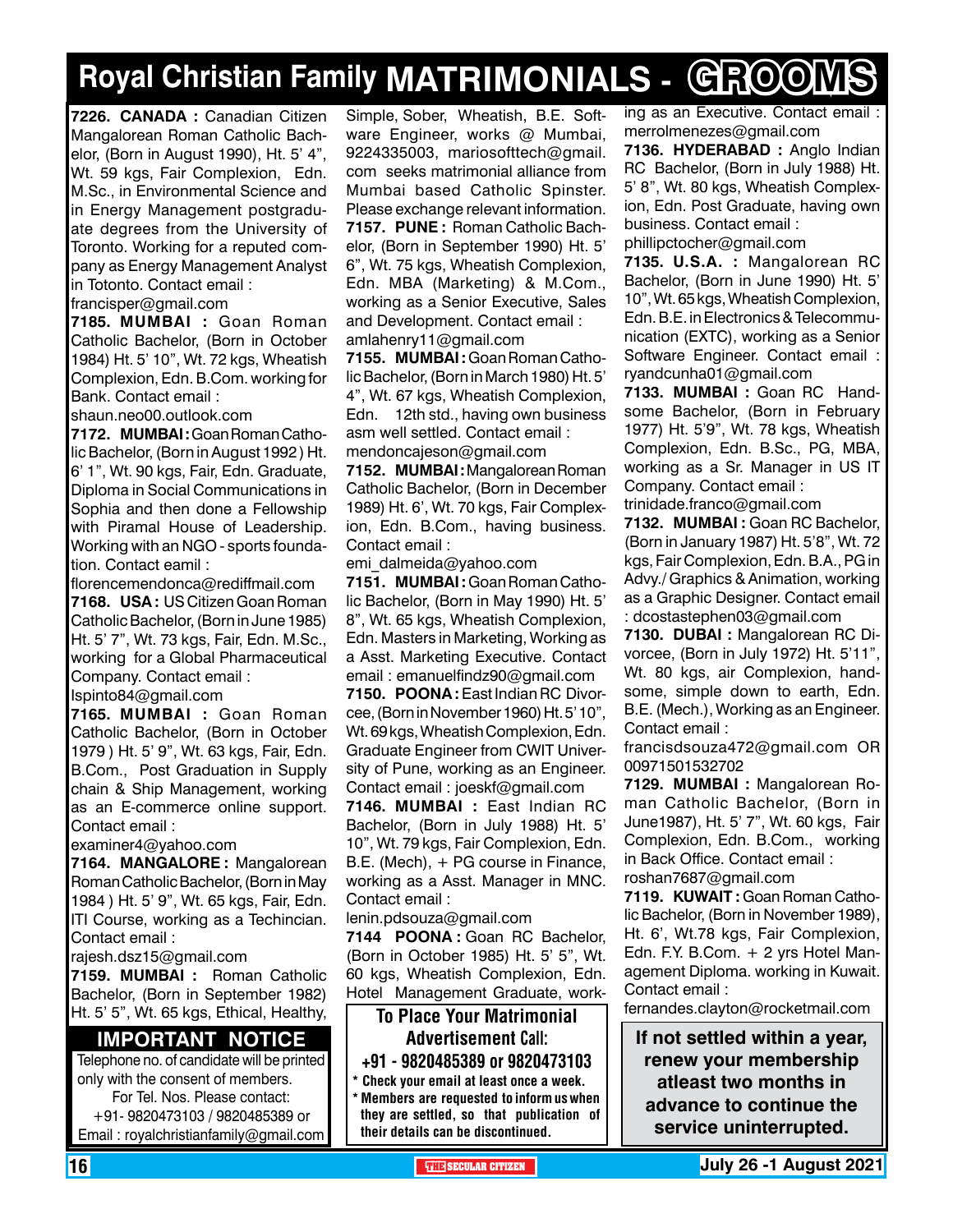## **Royal Christian Family MATRIMONIALS - BRIDES**

**7210. AURANGABAD :** Mangalorean Roman Catholic Spinster, (Born in January 1994), Ht. 5' 5", Wt. 50 kgs, Fair Complexion, good looking, beautiful, Coming from business family, Edn. Chartered Accountant, C.A. by Profession. Contact email : putturaurangabad@gmail.com

**7229. MUMBAI :** Goan Roman Catholic Spinster, (Born in May 1994), Ht. 5' 3", Wt. 55 kgs, Fair Complexion, Good looking, Smart, Edn. MBA PGDM, working as a HR Marketing and Customer Service in **UAE.** Contact email : goanmatri7@gmail.com

**6831. MUMBAI :** Mangalorean Roman Catholic Spinster, (Born in April 1991), Ht. 5' 4", Wt. 54 kgs, Fair Complexion, Edn. B.Com., working as an Senior Associate in Insurance Company. Contact email :

denisdsouza854@gmail.com

**7214. MUMBAI :** Goan Roman Catholic Spinster, (Born in October 1986), Ht. 5' 4", Wt. 52 kgs, Fair Complexion, Edn. CA CFA Ms Finance M.Com., working as a Senior Manager. Contact email : frfernandes020@gmail.com

**7199. BANGALORE :** Mangalorean Roman Catholic Spinster, (Born in January 1990), Ht. 5' 2", Wt. 53 kgs, Fair Complexion, Edn. Master's in Mass Communications (NTU, Singapore) working as a Senior Manager of Corporate Communications in **SINGAPORE**. Contact email : mafern.2121@gmail.com

**7182. MUMBAI :** Mangalorean Roman Catholic Spinster, (Born in October 1992), Ht. 5' 4", Wt. 72 kgs, Wheatish Complexion, Edn. B.Com., C.A., working as Asst. Manager in TATA Company. Contact email : matrimonialp27@gmail.com

**7095. MUMBAI :** Goan Roman Catholic Spinster, (Born in December 1992), Ht. 5' 3", Wt. 55 kgs, Wheatish Complexion, Edn. M.Com + Import Export Certificate Course, working

**Royal Christian Family Helps In Choosing The Right Life-Partner Serving Since 41 Years** as a Billing Assistant in Well known Hospital. Contact email :

perpetualdias7@gmail.com

**7160. MUMBAI :** Mangalorean Roman Catholic Spinster, (Born in September 1988), Ht. 5' 7", Fair Complexion, Edn. BMS, working as a Senior Merchandiser in a Global Retail Company in Dubai. Contact email : prislobo10@gmail.com

**7128. MUMBAI :** Affluent business family R.C. East Indian Spinster, (Born in 12-04-1988), Ht. 5' 2", very beautiful and pretty. Edn. MS General Surgeon, Doctor by profession. Contact email : drvd2019@gmail.com

**7126. U.S.A. :** Mangalorean Roman Catholic Spinster, (Born in January 1992) from Mumbai, Ht. 5' 7", Wt. 60 kgs, Fair Complexion, Edn. B.E. (Computers) from Mumbai, M.S. (Information Systems) from US. Possesses H1B visa and is working as a Technical Analyst with an MNC in USA. Contact email : wilfyjoy1315@gmail.com or call +91 98603 02527 / + 91 9970172527 **6642 MUMBAI :** Goan Roman Catholic Divorcee, (Born in September 1979), Ht. 5' 3", Wt. 65 kgs, Fair Complexion, Edn. B.Com., working as a Customer Service professional. Contact eamil : sav\_mon@yahoo.com Tel.No. 8291001606

**7065. MUMBAI :** Mangalorean Roman Catholic Spinster, (Born in December 1989), Ht. 5' 7", Wt.69 kgs, Fair Complexion, Edn. M.Sc., & Dip. in Clinical Research, working as Business Process Lead in TCS. Contact email : mendonca luke@yahoo.co.in **6033 ABU-DHABI :** Goan Roman Catholic Spinster, (Born in May 1979), Ht. 5' 2", Wt. 58 kgs, Wheatish Complexion, Edn. M.A. Eng., Literature, working as a Copy Editor. Contact email : barretto.lorraine@gmail.com OR 9730454857

**7219. MUMBAI :** Mangalorean Born Again Spinster, (Born in October

**Important Notice** Telephone no. of candidate will be printed only with the consent of members. For Tel. Nos. Please contact: +91- 9820473103 / 9820485389 or Email : royalchristianfamily@gmail.com

1993), Ht. 5' 8", Wt. 61 kgs, Fair Complexion, Edn. Post Graduate Diploma in Human Resources, working as a HR in MNC. Seeks only Born Again Bachelor. Contact email : gladfer\_9@yahoo.com

**7209. MUMBAI :** Goan Roman Catholic Spinster, (Born in October 1986), Ht. 5' 9", Wt. 100 kgs, Fair Complexion, Edn. B.A., & PG HR, working as a Trainer. Contact email : sweetroan17@gmail.com

**7201. MUMBAI :** Mangalorean Roman Catholic Spinster, (Born in November 1992), Ht. 5' 8", Wt. 55 kgs, Fair Complexion, Edn. B.E. in Electronics & Com. working as a Business Analyst. Contact email :

ggd\_oman@yahoo.com

**7208. MUMBAI :** Goan Roman Catholic Spinster, (Born in March 1987), Ht. 5' 4", Wt. 78 kgs, Wheatish Complexion, Edn. BE, IT, working as Product Marketing for an e-commerce beauty Company. Contact email : temp123fab@gmail.com

**7198. MUMBAI :** Mangalorean Roman Catholic Spinster, (Born in January 1994), Ht. 5' 4", Wt. 52 kgs, Fair Complexion, smart and good looking, Edn. MBA, PGDM, working as a Financial Analyst, Amazon. Contact email : nicmacjac@gmail.com

**7149 GUJRAT :** Anglo Indian Catholic Spinster, (Born in July 1991), Ht. 5'2", Wt. 60 kgs, Wheatish Complexion, Edn. MBA, PGDM., working. Contact email :

barnes.rufina@yahoo.com

**Registered members can publish their ad in all the 50 issues in a year for Rs. 8000 only.**

If you wish to publish your matrimonial classified advertisement in all the 50 issues in a year, you can do so for an amount of Rs. 8000 only.

#### To Place Your Matrimonial Advertisement Call:

- +91 9820485389 or 9820473103
- Check your email at least once a week. \* Members are requested to inform us when they are settled, so that publication of their details can be discontinued.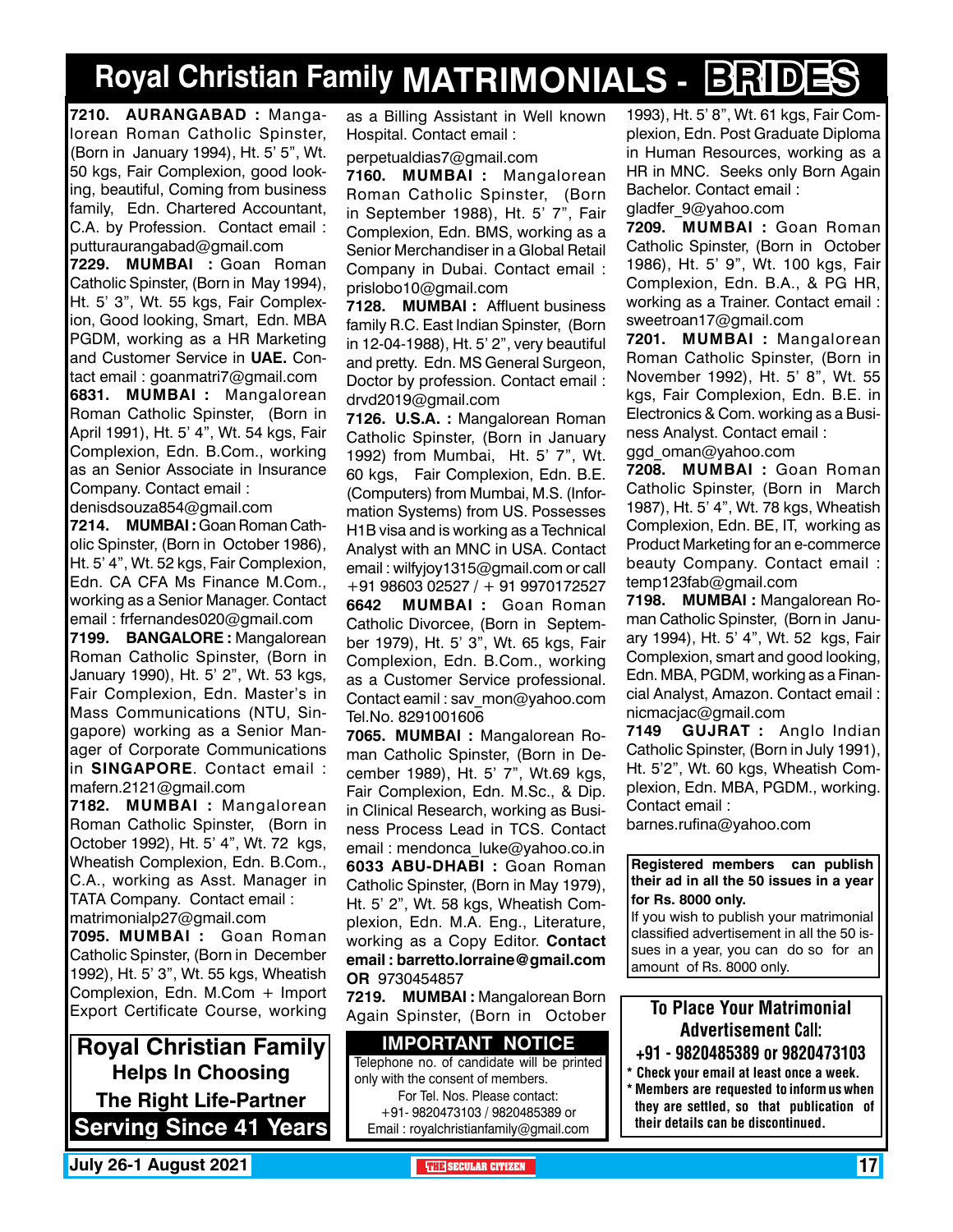# **Tiny Titbits: Fun Frolics!**

**\*11 Ways to handle Life! My Room (not my mate) gave me answers saying:** //**Roof**-Aim High! //**Fan**-Be Cool! // **Clock**-Value Time! //**Calendar**-Be Up to Date! //**Wallet**-Save for Future! //**Mirror**-Observe Yourself! //**Window**-Expand Your Vision! //**Wall**-Share Others' Load! //**Floor**-Be Down to Earth! //**Stairs**-Watch Your Step! //(But the Most Inspiring) **Toilet**-When it's Time to Let Go, Just Let it Go! (But Do Clean Up)!

- **\*COVID-19 is Driving Me Mad!** I went to a Hotel's Restroom. My friend opened the door with his elbow. Raised the toilet seat with his foot. Switched on water faucet with a tissue. Then washed hands and open the bathroom to leave with his elbow. But when I looked, I realized he forgot to pull his pants up!!
- **\*Female Fatalities!!** If she listens to you for less than 5 minutes, she is your 'daughter'! If she hears you for 15 minutes, she is your 'sister'! If she listens to you for over 30 minutes, she is your 'mother'! But if she pretends to listen to you all the time, but does not remember a word of what you said, no matter how important – She is …Yes … A four letter word!! She is DEAF!! Why unnecessarily bring 'Wife' into every joke?
- **\*I have been Blessed!** Today inside my bus I saw a very beautiful woman! How I wished my counterpart was just as gorgeous! But when she got up to leave, I noticed that she hobbled down the aisle. She had one leg and used a crutch! But as she passed by, she gave a most pleasing 'smile'! Then these words came to mind! "Forgive me Lord when I whine! The world is much more than mine! I have indeed been blessed fine! All praise to You when I dine!!
- **\*Collapse of Education!** At the entrance gate of a University in South Africa, a message for 'Contemplation'! Destroying a nation does not require atom bombs or missiles … It only needs'lowering the quality of education' and 'allowing cheating in the examination'! - The results could be devastating!! \*Patients die at the hands of such quack doctors! \*Buildings collapse under such unqualified engineers! \*Money is lost in the hands of manipulating accountants! \*Justice vanishes at the court of corrupt judges! \*Humanity could grieve through fake religious academics! Thus, the 'Collapse of Education' is the Collapse of the Nation!!
- **\*Contradictory English!!** \*Found Missing! \*Open Secret! \*Small Crowd! \*Clearly Misunderstood! \*Fully Empty! \*Pretty Ugly! \*Only Choice! \*Seriously Funny! \*Original Copies! \*Exact Estimate! \*Tragic Comedy! \*Foolish Wisdom! \*Liquid Gas! \*Working Holiday! \*Social Distancing! \*Happily Married!!
- **\*Smile Awhile!!** Jail and Prison are synonyms, but Jailer and Prisoner are antonyms! //Oxymoron is a moron in charge of supplying oxygen to a gasping nation! // When villagers pronounced School as "Ihischool" everybody laughed. Now their children are attending "eschool"! //Only in Mumbai Rains change from "What

Lovely" to "VaatLoavli" in thirty minutes! //And now in a modern household – Dad is called 'TV'! He has a wife called 'Computer'! Their child is 'Cell Phone'! Second child is 'Video Games'! They have intelligent grandchildren named – 'WhatsApp', Facebook', Snapchat', and 'Instagram'! They speak to one another in 'Tweeter'! // Husband at home after retirement is called 'Homeopati'! //Wife allowing husband into home even if he comes late is called 'Allowpati'! \*Husband dancing to tune of wife is reffered to as 'Nacheopati'!!

- **\*Collective Noun for a 'Group of Doctors'!** //Clot of Cardiologists! //Orbit of Ophthalmologists! //Lump of General Surgeons! //Joint of Orthopedics! //Flap of Plastic Surgeons! //Glut of Gastroenterologists! //Culture of Microbiologists! //Synapse of Neurologists! //Rouleau of Hematologists! //Shock of Psychiatrists! //Belly of Gynecologists! //Brace of Dentists! //Howl of Pediatricians! // Rash of Dermatologists! //Mass of Oncologists! //Consolidation of Pulmonologists! //Stream of Urologists! // Pile of Proctologists! //Block of Pathologists! //Cohort of Epidemiologists!
- **\*Marcus Cicero: (43 BC) of the Roman Empire wrote this amazing 'Wisdom'!** \*Rich-Exploit Poor! \*Poor-Work and Work! \*Soldier-Protects Both! \*Taxpayer-Pays for all Three! \*Banker-Robs all Four! \*Lawyer-Misleads all Five! \*Doctor-Bills all Six! \*Goons-Scare all Seven! \*Politician-Lives happily an Account of all Eight!!
- **\*Buy one! Get one Free!!** It is a 'Marketing Gimmick'! But it is true in 'Real Life'! – "And Get Free"! \*Anger-Acidity! \*Jealousy-Headache! \*Hatred-Ulcer! \*Stress-Blood Pressure! But conversely, if "We Buy-We Get Free"! \*Trust-Friendship! \*Exercise-Health! \*Peace-Prosperity! \*Honesty-Sleep! \*Virtues-"But I say to you, Love your enemies, bless those who curse you, do good to those who hate you, and pray for those who persecute you. So that you may be children of Your Father in Heaven! Be perfect as Your Heavenly Father!" (Matthew 5:44-45).

*Dr. Trevor Colaso, Vienna, VA. USA.*

### **Thanksgiving**

**May the Sacred Heart of Jesus be Praised Adored, Glorified and Loved today and everyday throughout the world, now and forever.Amen!!**



*Ask St. Clare for three favours two impos-*

*sible and say nine Hail Mary's and the above prayer for 9 days with a lighted candle and publish on the 9th day your request will be granted no matter how impossible it is*

*—Norbert D'Mello, Mangalore*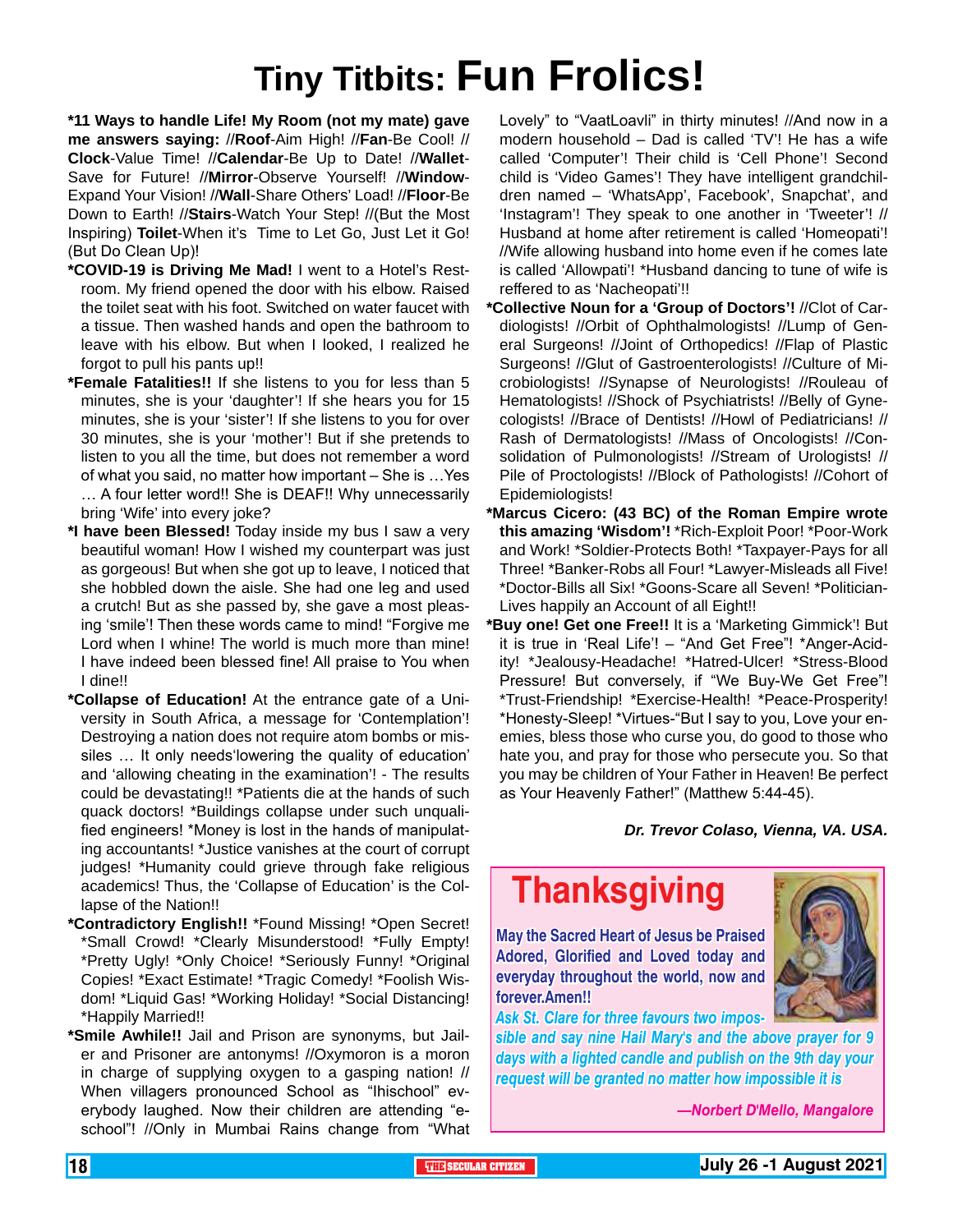

*"….the Son of Man had to suffer many things"*

 *(Mk.8:31)*

**Almighty God reaches out to us not only in similes and parables to reveal divine truths, also by using Suffering in mental disorders,** not only in similes and parables to reveal divine truths, also by diseases, physical pain and plagues

as apparent signs symbolic of teachings needed for the purification of the soul.

Thus the value of prayers and devotions are also known to be symbolic in cleansing the spirit to for- **BY MELVYN BR** tify itself in battles for the

faith. The Blessed Eucharist when received at Holy Mass is symbolic of the nourishment needed for life. Suffering helps to redeem the spirit from psychological, physical, neurological, cerebral and spiritual pain.

The suffering of a penitent will bring comfort by going to the confessional, the Sacrament of reconciliation by forgiveness, regarded as a symbol of God's grace and wisdom. At times the penitent goes on suffering it will be taken as a virtue, pleasing to almighty God for His glory.

It is often said that the children of God suffer when they sin. When they turn against the Lord, abuse His Word, become disbelievers, or lust for the ravages of unnatural sex…

To go against the laws of God and the laws of nature is to make a mockery of faith or moral values as they violate the love and trust which He expects from his children. Sin, when performed with full knowledge and consent is a grievous offence attracting the wrath of the Creator.



The gospel of suffering began from the Book of Genesis when Adam and Eve were punished and driven out of Paradise for disobedience to the word of God.

The significance of suffering stands on 5 Pillars of Divine Retribution and God's Grace.

THE FIRST: the Devil's Challenge. The suffering of Job was to prove his trust in God. All his world's possession were taken away from his prosperous life. "There was a man in the land of Ur, whose name was Job; and that man was perfect and upright, and one that feared God, and eschewed evil…" (Job 1: 1). For his suffering and faithfulness God was pleased and rewarded Job-eight years, with all wealth, happiness, peace and seven sons and three daughters. Job lived a hundred and forty years by God's grace.

THE SECOND: Suffering can often discern the glory of God. The paralytic who had suffered for thirty-eight years, was seen by Jesus. The Lord asked the man if he wished to be healed, and when the man spoke about his problem to reach the pool after the water was disturbed, Jesus told him to stand up, take his mat and walk to the pool. The paralytic did as he was told. It was a miracle over pain and suffering to show the glory of God. ( Jn. 5: 01-18).

THE THIRD: Sharing our pain and suffering with the agony of Christ in the hours of His Passion.

THE FOURTH: Often the devil makes us suffer to weaken our faith, trust and hope in Christ. The more we pray, do penance and bear the weight of our suffering we shame the evil one.

THE FIFTH: Suffering can be equated in a test of one's belief in God and His promises. You are not expected to walk on water. No but God wants you to believe in Him, and not to be like Thomas the apostle.

The significance of suffering is centered on the right and duty for us to thank God for giving us Salvation and Redemption from sin. So, the pain and suffering we bear is a small gift we receive when we share in the suffering of Christ Jesus.